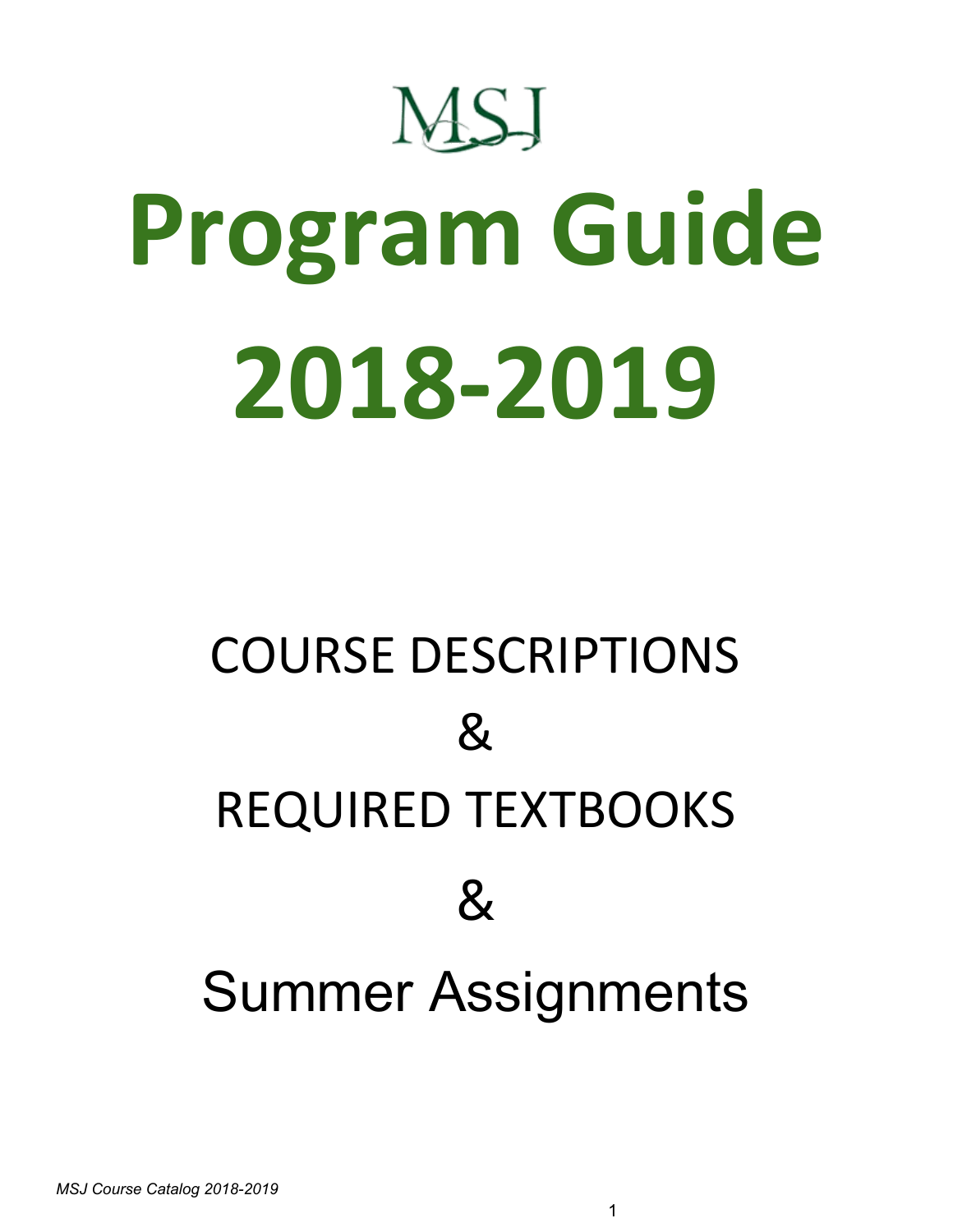# **TABLE OF CONTENTS**

| <b>Courses</b>                           | page # |
|------------------------------------------|--------|
| Religious Studies                        |        |
| English Language Arts                    |        |
| Mathematics                              |        |
| Science                                  |        |
| History                                  |        |
| World Languages                          |        |
| Fine Arts                                |        |
| Electives                                |        |
| AP English Summer Assignments            |        |
| <b>British Lit CP Summer Assignments</b> |        |
|                                          |        |

# **Graduation Requirements**

**English:** *4 credits* **Math:** *4 credits* **Social Studies:** *4 credits* **Science:** *4 credits* **Electives: 1.5 credits** 

**Religion:** *4 credits* **Foreign Language:** *2 credits* **Fine Arts:** *1 credit* **\*Physical Education:** *1 credit*

# *TOTAL Credit requirement: 26 credits*

\*P.E. credit is acquired through participation in Athletics; each season of playing on or managing a sports *team counts as .25 credit.*

# *ALL MSJ STUDENTS ARE REQUIRED TO PROVIDE 25 HOURS OF SERVICE EACH ACADEMIC SCHOOL YEAR*

2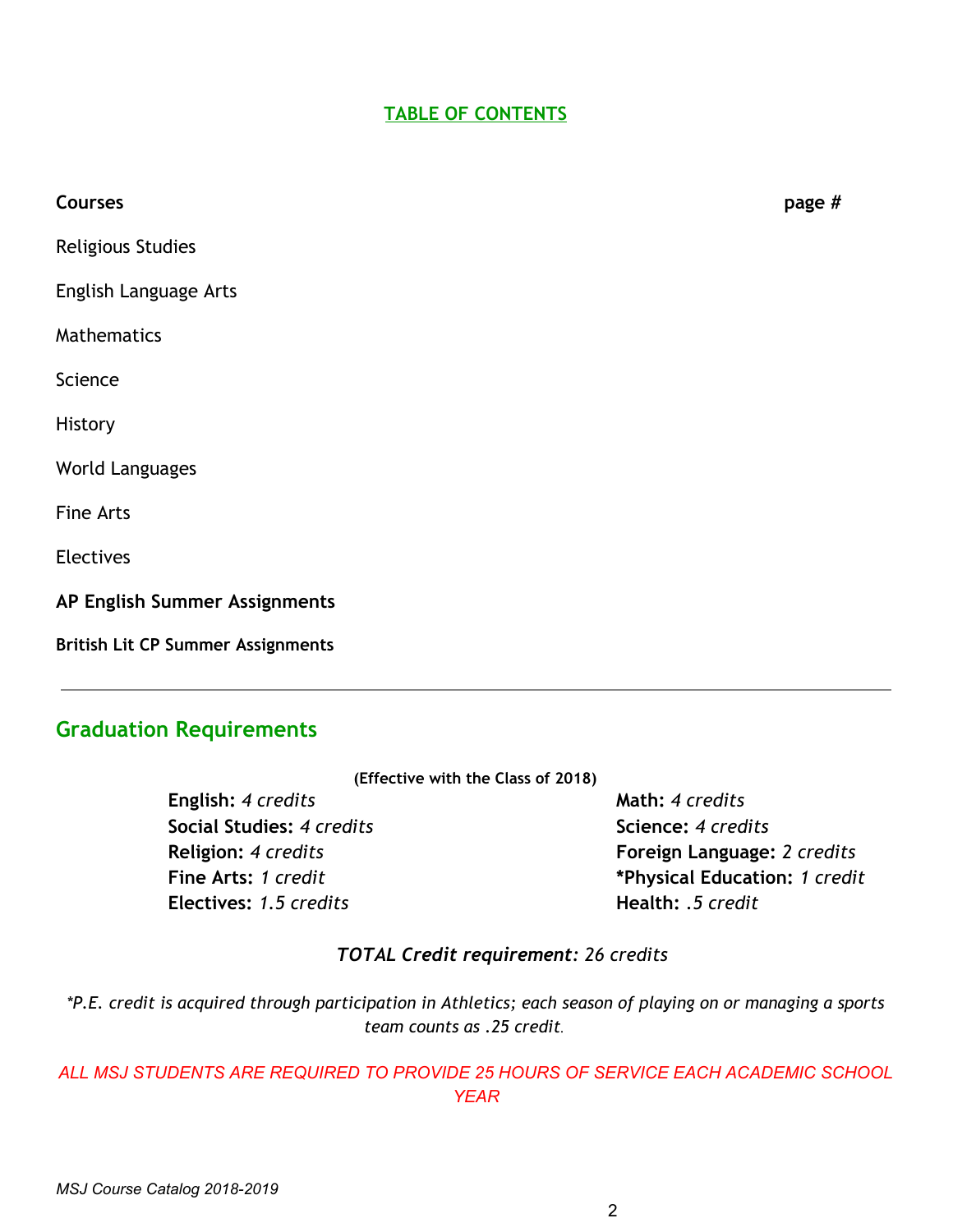# **Religious Studies**

| Introduction to Roman Catholic Christianity                                                                                                                                                                                                                                                                                                                                                                                                                                                                                                                                                                                                                                                                                         |                                                                                                             |
|-------------------------------------------------------------------------------------------------------------------------------------------------------------------------------------------------------------------------------------------------------------------------------------------------------------------------------------------------------------------------------------------------------------------------------------------------------------------------------------------------------------------------------------------------------------------------------------------------------------------------------------------------------------------------------------------------------------------------------------|-------------------------------------------------------------------------------------------------------------|
| Christianity is the religion that proclaims the good news of the life, death, and resurrection<br>of Jesus Christ, the Son of God. While there are many different Christian communities<br>called churches in the world today, this course will focus on Roman Catholic Christianity,<br>the largest and one of the most ancient of the Christian churches. The goal of this course is<br>to help students understand the basic beliefs and teachings of Catholic Christianity, and to<br>come to the realization that one learns about Jesus by following Him, who is the way, the<br>truth and the life (John 14:6)<br>There is no required textbook for this course. PDF document downloads will be<br>required of all students. | Credits: 0.5<br><b>Level: 1st Year, Open</b><br><b>Prerequisites: None</b><br><b>Duration: 1st Semester</b> |
| <b>Indoretanding the Cerintures</b>                                                                                                                                                                                                                                                                                                                                                                                                                                                                                                                                                                                                                                                                                                 |                                                                                                             |

| Understanding the Scriptures                                                                                                                                                                                                                                                                                                                                                                                                                                       |                                                                                                             |
|--------------------------------------------------------------------------------------------------------------------------------------------------------------------------------------------------------------------------------------------------------------------------------------------------------------------------------------------------------------------------------------------------------------------------------------------------------------------|-------------------------------------------------------------------------------------------------------------|
| Presents a Catholic approach to Scripture, highlighting the theme of <i>covenant</i> . Tracing a<br>path through salvation history, the book explains the various books of the Bible and the<br>importance of each event in salvation history. Understanding the Scriptures will provide an<br>understanding of Sacred Scripture that is critical to a full appreciation of the Catholic Faith.<br>REQUIRED BOOKS: Understanding the Scriptures - Semester Edition | Credits: 0.5<br><b>Level: 1st Year, Open</b><br><b>Prerequisites: None</b><br><b>Duration: 2nd Semester</b> |

| The Church: The Sacrament of Salvation                                                                                                                                                                                                                                                                                                                                                                                                                                                                             |                                                                                                |
|--------------------------------------------------------------------------------------------------------------------------------------------------------------------------------------------------------------------------------------------------------------------------------------------------------------------------------------------------------------------------------------------------------------------------------------------------------------------------------------------------------------------|------------------------------------------------------------------------------------------------|
| Focus on the theology of the Catholic Church, established by Jesus Christ and guided by<br>the Holy Spirit, which continues the saving ministry of Christ in the world today. This course<br>presents the mission of the Church; its' teaching authority; the Sacraments as the primary<br>means of transmitting God's grace; the role of the Blessed Virgin Mary, the Universal Call to<br>Holiness; and the four marks of the Church.<br>REQUIRED BOOKS: The Church: The Sacrament of Salvation-Semester Edition | Credits: 0.5<br>Level: 2nd Year<br><b>Prerequisites: None</b><br><b>Duration: 1st Semester</b> |

| The Sacraments: Source of Our Life in Christ                                                                                                                                                                                                                                                                                                                                                                                                                                                                                                                         |                                                                                                |
|----------------------------------------------------------------------------------------------------------------------------------------------------------------------------------------------------------------------------------------------------------------------------------------------------------------------------------------------------------------------------------------------------------------------------------------------------------------------------------------------------------------------------------------------------------------------|------------------------------------------------------------------------------------------------|
| Examines how Jesus Christ instituted the Sacraments and entrusted them to his Church as<br>a primary means of transmitting grace, which helps us to live the Christian life. This course<br>presents each of the Seven Sacraments in its own chapter, explains how it is celebrated,<br>and describes its purpose in the Christian life as an intimate encounter with Jesus Christ. It<br>also examines Christian liturgy as well as popular prayers, devotions, and sacramentals.<br>REQUIRED BOOKS: The Sacraments: Sources of Our Life in Christ-Semester Edition | Credits: 0.5<br>Level: 2nd Year<br><b>Prerequisites: None</b><br><b>Duration: 2nd Semester</b> |

 $\overline{\phantom{a}}$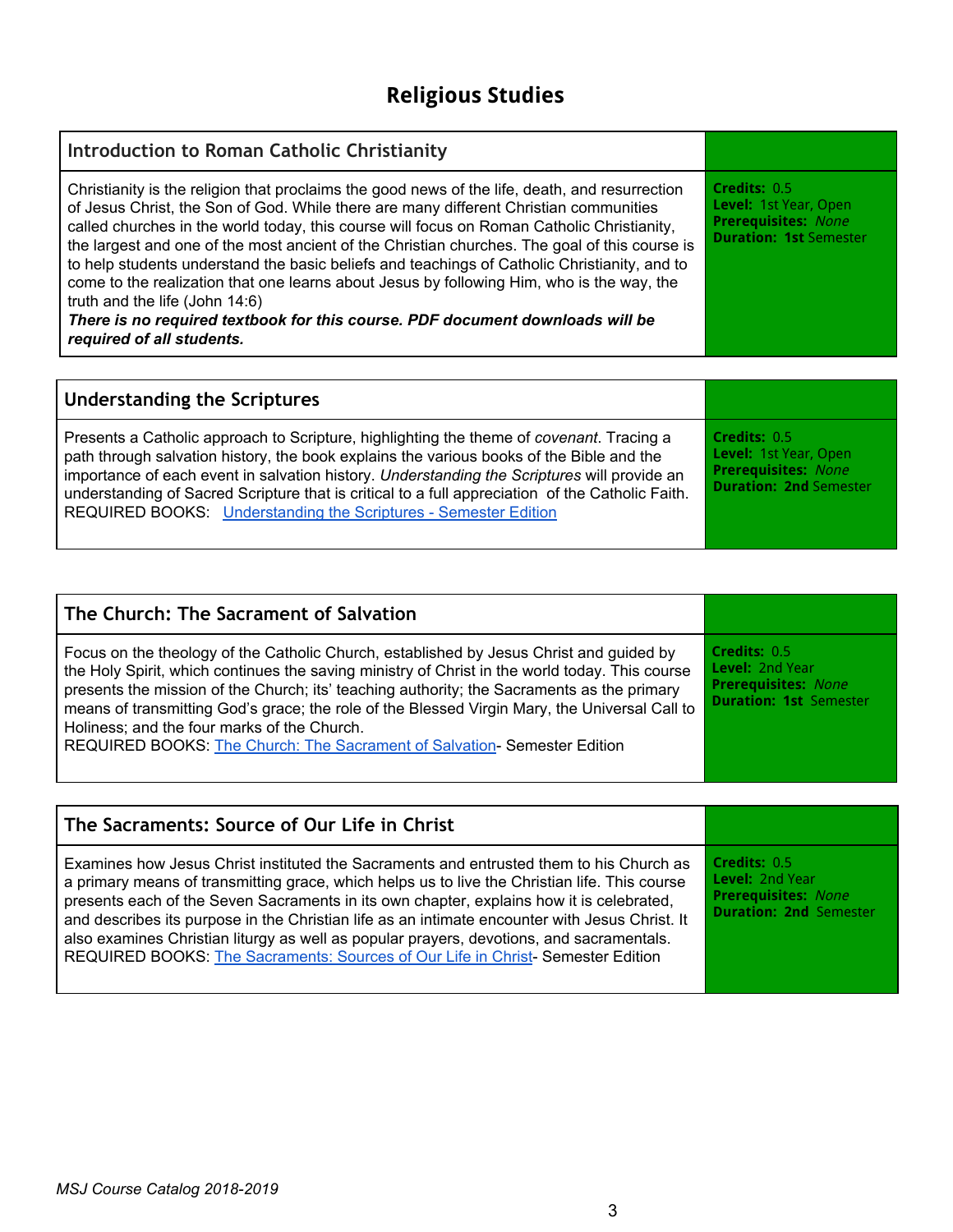# **The Social Doctrine of the Catholic Church**

This course introduces students to the social teachings of the Catholic Church, a rich body of thought covering love and family, law and justice, war and peace, wealth and poverty, rights and responsibilities, and freedom and obligation. This course shows how through the ages the Magisterium of the Church responds to social developments by interpreting Divine Revelation and teaching the demands of the Gospel with authority. The student will learn how Christ's divine love for others, especially the poor and most vulnerable, is present today in the Church's social doctrine and mission. Topics include:

- the unity of the whole human race,
- social teachings in Scripture, distributive, legal, commutative, and social justice,
- the necessity of the moral law,
- a sampling of recent pastoral letters,
- the dignity of human life,
- and the social dimension of the Commandments.

REQUIRED BOOKS: The Social Doctrine of the Catholic Church - [Semester](http://www.theologicalforum.org/ProductInformation.aspx?BrowseBy=WhatsNew&CategoryId=0&ProductId=489) Edition

| Our Moral Life in Christ                                                                                                                                                                                                                                                                                                                                                                                     |                                                                                                       |
|--------------------------------------------------------------------------------------------------------------------------------------------------------------------------------------------------------------------------------------------------------------------------------------------------------------------------------------------------------------------------------------------------------------|-------------------------------------------------------------------------------------------------------|
| Our Moral Life in Christ presents the more complex theological concepts of the Catholic<br>Faith. With particular emphasis on the Catechism of the Catholic Church and Papal writings<br>on morality and ethics, this course provides the formation necessary to live a moral life and<br>a foundation to pursue advanced theological studies.<br>REQUIRED BOOKS: Our Moral Life in Christ, Semester Edition | Credits: 0.5<br><b>Level: 3rd Year</b><br><b>Prerequisites: None</b><br><b>Duration: 2nd Semester</b> |

# **The History of the Church**

| This course presents the story of God's intervention into human history from the earthly life<br>of Christ to the present day. It details how God sent the Holy Spirit to act through the<br>Church and her members with special emphasis given to the role of saints and Popes to<br>further the mission of the Church into all the world. It presents a narrative of Church history<br>along with stories of other important historical figures as they became interwoven with the<br>events they helped to shape.<br>REQUIRED BOOKS: The History of the Church - Semester Edition | Credits: 0.5<br><b>Level: 4th Year</b><br><b>Prerequisites: None</b><br><b>Duration: 1st Semester</b> |
|--------------------------------------------------------------------------------------------------------------------------------------------------------------------------------------------------------------------------------------------------------------------------------------------------------------------------------------------------------------------------------------------------------------------------------------------------------------------------------------------------------------------------------------------------------------------------------------|-------------------------------------------------------------------------------------------------------|
|                                                                                                                                                                                                                                                                                                                                                                                                                                                                                                                                                                                      |                                                                                                       |

| <b>Ecumenical and Interreligious Dialogue</b>                                                                                                                                                                                                                                                                                                                                                          |                                                                                                |
|--------------------------------------------------------------------------------------------------------------------------------------------------------------------------------------------------------------------------------------------------------------------------------------------------------------------------------------------------------------------------------------------------------|------------------------------------------------------------------------------------------------|
| Ecumenism and Interreligious Dialogue presents the teachings of the Catholic Faith on<br>God's desire to unite all humanity to himself and to each other through his Church. As such,<br>it includes both ecumenism—action toward reuniting separated Christians—and interfaith<br>dialogue-relations with non-Christians.<br>REQUIRED BOOKS: Ecumenism and Interreligious Dialogue - Semester Edition | Credits: 0.5<br>Level: 4th Year<br><b>Prerequisites: None</b><br><b>Duration: 2nd Semester</b> |

**Credits:** 0.5 **Level:** 3rd Year **Prerequisites:** None **Duration: 1st** Semester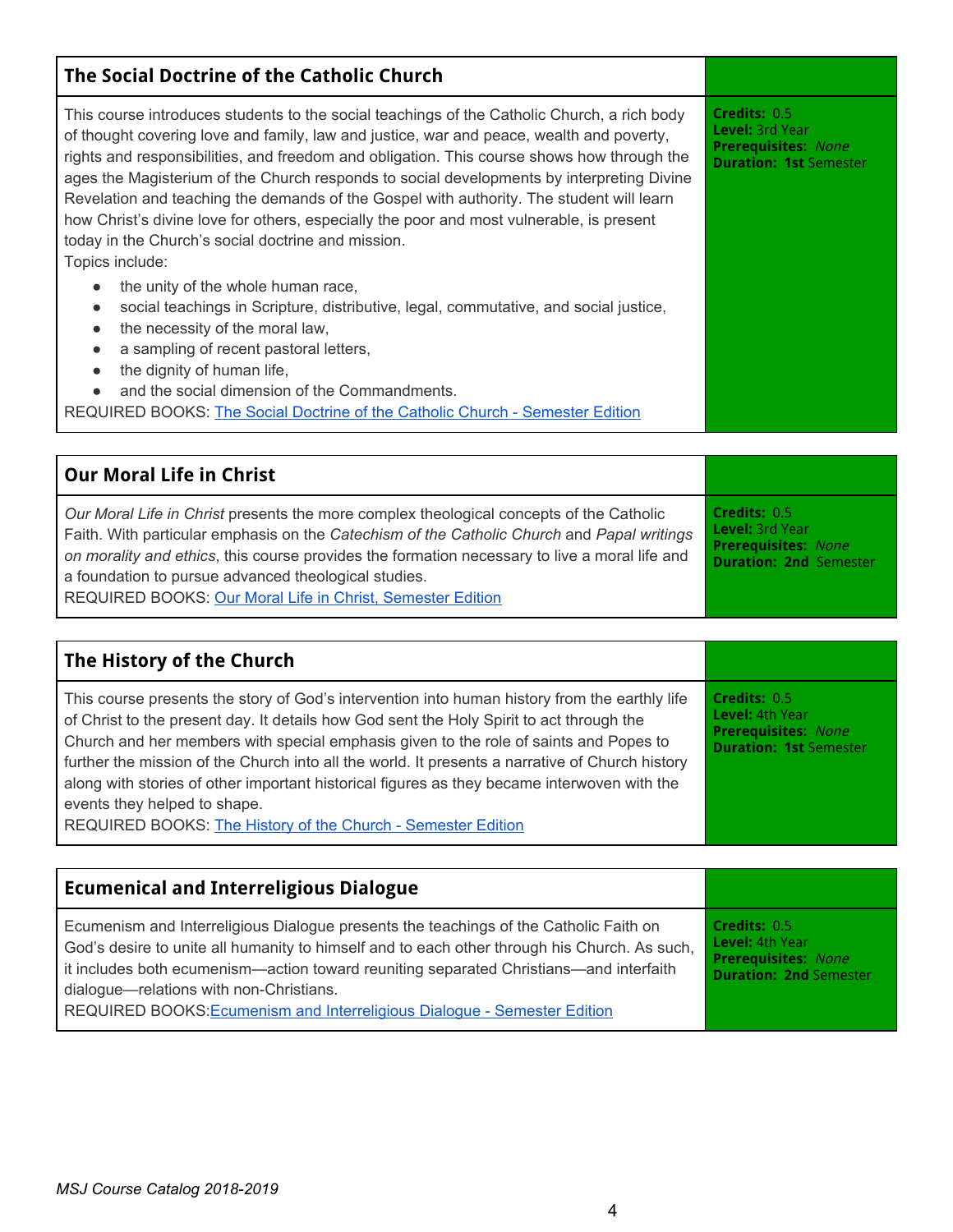# **English Language Arts Course Descriptions**

| Literature, Grammar & Composition I [Honors and CP]                                                                                                                                                                                                                                                                                                                                                                                                                                                                                                                                                                                                                                                                                                                                                                                                                                                                                                                                                                                                                                                                                                                                                                                                                                                                |                                                                                                                                   |
|--------------------------------------------------------------------------------------------------------------------------------------------------------------------------------------------------------------------------------------------------------------------------------------------------------------------------------------------------------------------------------------------------------------------------------------------------------------------------------------------------------------------------------------------------------------------------------------------------------------------------------------------------------------------------------------------------------------------------------------------------------------------------------------------------------------------------------------------------------------------------------------------------------------------------------------------------------------------------------------------------------------------------------------------------------------------------------------------------------------------------------------------------------------------------------------------------------------------------------------------------------------------------------------------------------------------|-----------------------------------------------------------------------------------------------------------------------------------|
| This course presents a basic survey of various literary genres, including short stories,<br>satires, essays, poetry, plays, and novels. Literary terminology is reviewed, and writing<br>skills are developed with a focus on paragraph and essay development. Focus will be<br>placed on developing a student's writing style through various creative and academic<br>writing assignments. Essentials of grammatical forms, structure, and mechanics are<br>reviewed. Students will also learn about research techniques. Students should enjoy their<br>summer and read one to two selections off of the summer reading list.                                                                                                                                                                                                                                                                                                                                                                                                                                                                                                                                                                                                                                                                                   | Credits: 1.0<br>Level: 1st Year<br><b>Prerequisites: None</b><br><b>Duration: Full year</b>                                       |
| <b>HONORS &amp; CP REQUIRED BOOKS: Household Stories by the Brothers Grimm (ISBN</b><br>0978-0486210803); Alice's Adventures in Wonderland by Lewis Carroll (ISBN<br>978-0553213454); Twelfth Night (Folger Library Edition) by William Shakespeare (ISBN<br>0743482778)<br>HONORS CLASS: The House on Mango Street by Sandra Cisneros (ISBN 0679734772);<br>Frankenstein by Mary Shelley (ISBN 978-0486282114)<br>CP CLASS: To Kill a Mockingbird by Harper Lee (ISBN 978-044631789); Fahrenheit 451<br>by Ray Bradbury (ISBN 978-1451673319);                                                                                                                                                                                                                                                                                                                                                                                                                                                                                                                                                                                                                                                                                                                                                                    |                                                                                                                                   |
|                                                                                                                                                                                                                                                                                                                                                                                                                                                                                                                                                                                                                                                                                                                                                                                                                                                                                                                                                                                                                                                                                                                                                                                                                                                                                                                    |                                                                                                                                   |
| Literature, Grammar & Composition II $[CP]$                                                                                                                                                                                                                                                                                                                                                                                                                                                                                                                                                                                                                                                                                                                                                                                                                                                                                                                                                                                                                                                                                                                                                                                                                                                                        |                                                                                                                                   |
| This course is designed as a survey of literary genres, including short stories, poetry, plays, novels,<br>and more. Class discussions emphasize the factual, literal, symbolic, and thematic levels of the works<br>as well as how these elements are seen throughout the chosen literature selections. The processes of<br>grammar and composition are emphasized, requiring all students to complete both analytical and<br>creative writing assignments. Specific research techniques are taught which enable students to write a<br>research essay using MLA format. Emphasis is also placed on building vocabulary, oral presentation,<br>and active participation in class discussions. Students should enjoy the summer and complete the<br>summer reading assignment for which they will need <i>The Absolutely True Diary of a Part-time</i><br>Indian by Sherman Alexie ISBN 978-03106013697).<br>CP REQUIRED BOOKS: The Strange Case of Dr. Jekyll and Mr. Hyde by Robert Louis<br>Stevenson ISBN 978-0486266886; Macbeth by William Shakespeare (Folger Library<br>Edition) ISBN 978-0743477109; The Murder of Roger Ackroyd by Agatha Christie (ISBN<br>0062073567); The Great Gatsby by F. Scott Fitzgerald (ISBN 978-0743273565); Purple<br>Hibiscus by Chimamanda Ngozi Adichie (ISBN 1616202416) | Credits: 1.0<br>Level: 2nd Year<br>Prerequisites: Literature,<br><b>Grammar &amp; Composition I</b><br><b>Duration: Full year</b> |

# **Literature, Grammar & Composition II** [Honors]

This course presents an in-depth study of various literary genres, including short stories, poetry, essays, plays, and novels. Class discussion emphasizes the factual, literal, symbolic, and thematic levels of the works. Additionally, the processes of grammar and composition are emphasized, requiring all students to complete extensive works of both analytical and creative writing. Specific research techniques are taught which enables students to write a lengthy research essay in MLA Format. This course emphasizes the important aspects of the English language by requiring vocabulary building, oral presentations, and, revision of written assignments, and active participation in class discussions. Students should enjoy the summer and complete the summer reading [assignment](https://drive.google.com/file/d/1eDKUnEzIapT49-RBSAdhT_kT2zcFOYUJ/view?usp=sharing) for which they will need The Absolutely True Diary of a Part-time Indian ISBN [978-03106013697\).](https://www.amazon.com/Absolutely-True-Diary-Part-Time-Indian/dp/0316013692/ref=sr_1_1?s=books&ie=UTF8&qid=1497880901&sr=1-1&keywords=9780316013697) **HONORS REQUIRED BOOKS:** *The Strange Case of [Dr.Jekyll](https://www.amazon.com/s/ref=nb_sb_noss?url=search-alias%3Dstripbooks&field-keywords=978-0486266886) and Mr. Hyde* by [Robert](https://www.amazon.com/s/ref=nb_sb_noss?url=search-alias%3Dstripbooks&field-keywords=978-0486266886) Louis Stevenson ISBN [978-0486266886;](https://www.amazon.com/s/ref=nb_sb_noss?url=search-alias%3Dstripbooks&field-keywords=978-0486266886) *[Macbeth](https://www.amazon.com/Macbeth-Folger-Shakespeare-Library-William/dp/0743477103/ref=sr_1_1?s=books&ie=UTF8&qid=1529535896&sr=1-1&keywords=9780743477109&dpID=51wjSW5Y8sL&preST=_SY291_BO1,204,203,200_QL40_&dpSrc=srch)* by William [Shakespeare](https://www.amazon.com/Macbeth-Folger-Shakespeare-Library-William/dp/0743477103/ref=sr_1_1?s=books&ie=UTF8&qid=1529535896&sr=1-1&keywords=9780743477109&dpID=51wjSW5Y8sL&preST=_SY291_BO1,204,203,200_QL40_&dpSrc=srch) (Folger Library Edition) ISBN [978-0743477109;](https://www.amazon.com/Macbeth-Folger-Shakespeare-Library-William/dp/0743477103/ref=sr_1_1?s=books&ie=UTF8&qid=1529535896&sr=1-1&keywords=9780743477109&dpID=51wjSW5Y8sL&preST=_SY291_BO1,204,203,200_QL40_&dpSrc=srch) *The Murder of Roger [Ackroyd](https://www.amazon.com/Murder-Roger-Ackroyd-Hercule-Mysteries/dp/0062073567/ref=sr_1_1?s=books&ie=UTF8&qid=1529535558&sr=1-1&keywords=the+murder+of+roger+ackroyd&dpID=512NfpWF5iL&preST=_SY291_BO1,204,203,200_QL40_&dpSrc=srch)* by Agatha [Christie](https://www.amazon.com/Murder-Roger-Ackroyd-Hercule-Mysteries/dp/0062073567/ref=sr_1_1?s=books&ie=UTF8&qid=1529535558&sr=1-1&keywords=the+murder+of+roger+ackroyd&dpID=512NfpWF5iL&preST=_SY291_BO1,204,203,200_QL40_&dpSrc=srch) (ISBN [0062073567\)](https://www.amazon.com/Murder-Roger-Ackroyd-Hercule-Mysteries/dp/0062073567/ref=sr_1_1?s=books&ie=UTF8&qid=1529535558&sr=1-1&keywords=the+murder+of+roger+ackroyd&dpID=512NfpWF5iL&preST=_SY291_BO1,204,203,200_QL40_&dpSrc=srch); *The Great [Gatsby](https://www.amazon.com/Great-Gatsby-F-Scott-Fitzgerald/dp/0743273567/ref=sr_1_1?s=books&ie=UTF8&qid=1497881374&sr=1-1&keywords=9780743273565)* by F. Scott Fitzgerald (ISBN [978-0743273565\);](https://www.amazon.com/Great-Gatsby-F-Scott-Fitzgerald/dp/0743273567/ref=sr_1_1?s=books&ie=UTF8&qid=1497881374&sr=1-1&keywords=9780743273565) *[Purple](https://www.amazon.com/Purple-Hibiscus-Chimamanda-Ngozi-Adichie/dp/1616202416/ref=tmm_pap_swatch_0?_encoding=UTF8&qid=&sr=) [Hibiscus](https://www.amazon.com/Purple-Hibiscus-Chimamanda-Ngozi-Adichie/dp/1616202416/ref=tmm_pap_swatch_0?_encoding=UTF8&qid=&sr=)* by [Chimamanda](https://www.amazon.com/Purple-Hibiscus-Chimamanda-Ngozi-Adichie/dp/1616202416/ref=tmm_pap_swatch_0?_encoding=UTF8&qid=&sr=) Ngozi Adichie (ISBN [1616202416\)](https://www.amazon.com/Purple-Hibiscus-Chimamanda-Ngozi-Adichie/dp/1616202416/ref=tmm_pap_swatch_0?_encoding=UTF8&qid=&sr=)

**Credits:** 1.0 **Level:** 2nd Year **Prerequisites:** Literature, Grammar & Composition I **Duration:** Full year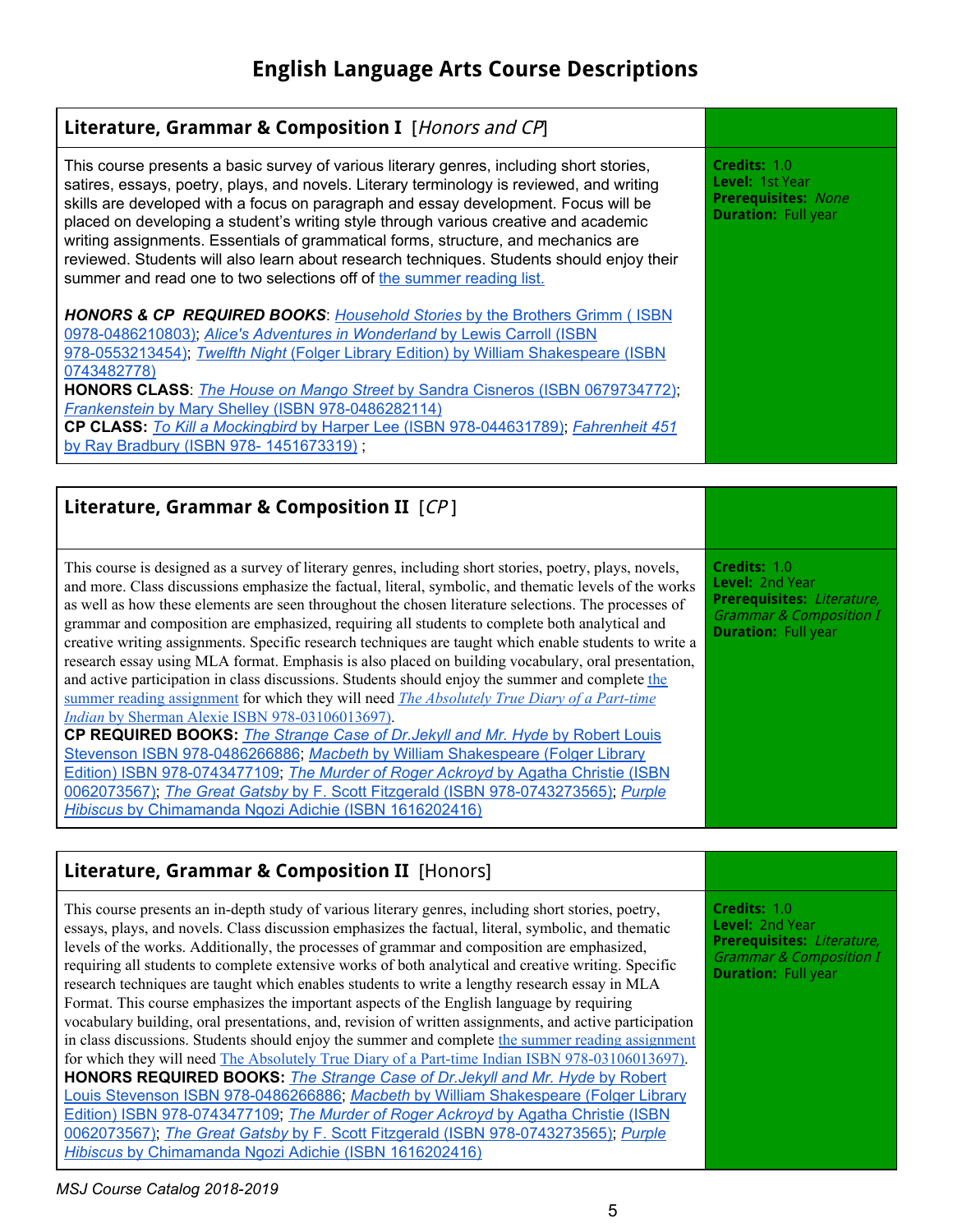| American Literature CP (offered alternate years)                                                                                                                                                                                                                                                                                                                                                                                                                                                                                                                                                                                                                                                                                                                                                                                                                                                                                                                                                                                                                                                                                                                                                                              |                                                                                                                                                              |
|-------------------------------------------------------------------------------------------------------------------------------------------------------------------------------------------------------------------------------------------------------------------------------------------------------------------------------------------------------------------------------------------------------------------------------------------------------------------------------------------------------------------------------------------------------------------------------------------------------------------------------------------------------------------------------------------------------------------------------------------------------------------------------------------------------------------------------------------------------------------------------------------------------------------------------------------------------------------------------------------------------------------------------------------------------------------------------------------------------------------------------------------------------------------------------------------------------------------------------|--------------------------------------------------------------------------------------------------------------------------------------------------------------|
| Through the exploration of the American character and the diverse voices that have shaped<br>that character, students develop an understanding of what makes American literature<br>unique throughout the world. By delving into a variety of genres and literary techniques<br>students develop an ability to recognize themes and styles as used in poetry, short stories,<br>novels, plays, journals, and essays. Close reading of the texts, critical thinking and analysis,<br>discussion, creative projects, and expository writing are required. Creating college-ready,<br>independent readers and effective writers is the major focus of this course. Emphasis is<br>placed on grammar and the broadening of each student's vocabulary. This course requires<br>the completion of outside reading assignments. A seven to ten page term paper is required,<br>using in-text citations and the MLA format as noted in the course syllabus.<br>REQUIRED BOOKS: Fahrenheit 451 (ISBN 0-345-41001-7); Red Badge of Courage<br>(ISBN 13-978-0486264653); The Narrative of the life of Frederick Douglass (isbn<br>$0 - 486 - 28499 - 9$<br>The Crucible (ISBN 0-395-77551-5); To Kill a Mockingbird (ISBN 0-06-093546-4) | Credits: 1.0<br>Level: 3rd or 4th Year<br>Prerequisites: Literature,<br><b>Grammar &amp; Composition I</b><br>$\mathcal{L}$ II<br><b>Duration: Full year</b> |

### **American Literature Honors (offered alternate years)** This course introduces students to the major themes and periods of American literature. Through the exploration of a variety of genres and literary techniques, students develop an ability to recognize themes and styles used in poetry, short stories, novels, plays, journals and essays. Emphasis is placed on analysis in both discussion and writing through close readings of the texts. Throughout the course students examine the American character and the diverse voices which have shaped the American tradition in literature. Students also must concentrate on improving grammatical structure in their written work and broadening their vocabulary through word study. Students are expected to work independently and cooperatively. This course requires the completion of outside reading assignments. A lengthy term paper is required, using in-text citations and the MLA format as noted in the course syllabus. REQUIRED BOOKS: The Scarlet Letter (ISBN [13-978-0451531353\)](https://www.thriftbooks.com/w/the-scarlet-letter-by-nathaniel-hawthorne-ellery-queen/250935/?utm_source=cj&utm_content=3402831&utm_term=12352730#isbn=0451531353); A [Lesson](https://www.amazon.com/s/ref=nb_sb_noss?url=search-alias%3Daps&field-keywords=0-375-70270-9) Before Dying (ISBN [0-375-70270-9\)](https://www.amazon.com/s/ref=nb_sb_noss?url=search-alias%3Daps&field-keywords=0-375-70270-9) ; Their Eyes were [watching](https://www.amazon.com/s/ref=nb_sb_noss?url=search-alias%3Dstripbooks&field-keywords=0-06-093141-8&rh=n%3A283155%2Ck%3A0-06-093141-8) God (ISBN 0-06-093141-8); The Narrative of the life of Frederick Douglass (isbn [0-486-28499-9\)](https://www.amazon.com/s/ref=nb_sb_noss?url=search-alias%3Dstripbooks&field-keywords=0-48628499-9&rh=n%3A283155%2Ck%3A0-48628499-9) ;Red [Badge](https://www.thriftbooks.com/w/the-red-badge-of-courage_stephen-crane/289095/#isbn=0486264653) of Courage (ISBN [13-978-0486264653\)](https://www.thriftbooks.com/w/the-red-badge-of-courage_stephen-crane/289095/#isbn=0486264653) **Credits:** 1.0 **Level:** 3rd or 4th Year **Prerequisites:** Literature, Grammar & Composition I & II- Faculty Recommendation **Duration:** Full year

| British Literature CP (2018-2019 course study)                                                                                                                                                                                                                                                                                                                                                                                                                                                                                                                                                                                                                                                                                                                                                                                                                                                                                                                                                                                                              |                                                                                                                                                          |
|-------------------------------------------------------------------------------------------------------------------------------------------------------------------------------------------------------------------------------------------------------------------------------------------------------------------------------------------------------------------------------------------------------------------------------------------------------------------------------------------------------------------------------------------------------------------------------------------------------------------------------------------------------------------------------------------------------------------------------------------------------------------------------------------------------------------------------------------------------------------------------------------------------------------------------------------------------------------------------------------------------------------------------------------------------------|----------------------------------------------------------------------------------------------------------------------------------------------------------|
| This course is a survey of selected works in British Literature beginning with the Anglo<br>Saxon period to contemporary literature. An emphasis is placed on reading literature within<br>its cultural context. Emphasis will also be placed on interpreting, analyzing, and responding<br>to literature through the study of rhetorical strategies. It is expected that students will<br>demonstrate and develop their writing skills and will participate fully in class discussions. A<br>seven to ten page research paper will be required demonstrating the student's analytical<br>and interpretive skills in addition to his or her ability to write a well developed analytical<br>paper using MLA format. This paper is required to pass the course.<br>REQUIRED BOOKS: The Language of Literature (ISBN 0-618-17075-8); The Time<br>Machine, by H.G. Wells (ISBN 978-0-14-143997-6);<br>Lord of the Flies by William Golding (ISBN 978-0-14-143997-6); The Hound of the<br><b>Baskervilles by Sir Arthur Conan Doyle</b><br>(ISBN 0-486-28214-7) | Credits: 01.0<br><b>Level:</b> 3rd or 4th Year<br>Prerequisites: Literature,<br><b>Grammar &amp; Composition I</b><br>& II<br><b>Duration: Full year</b> |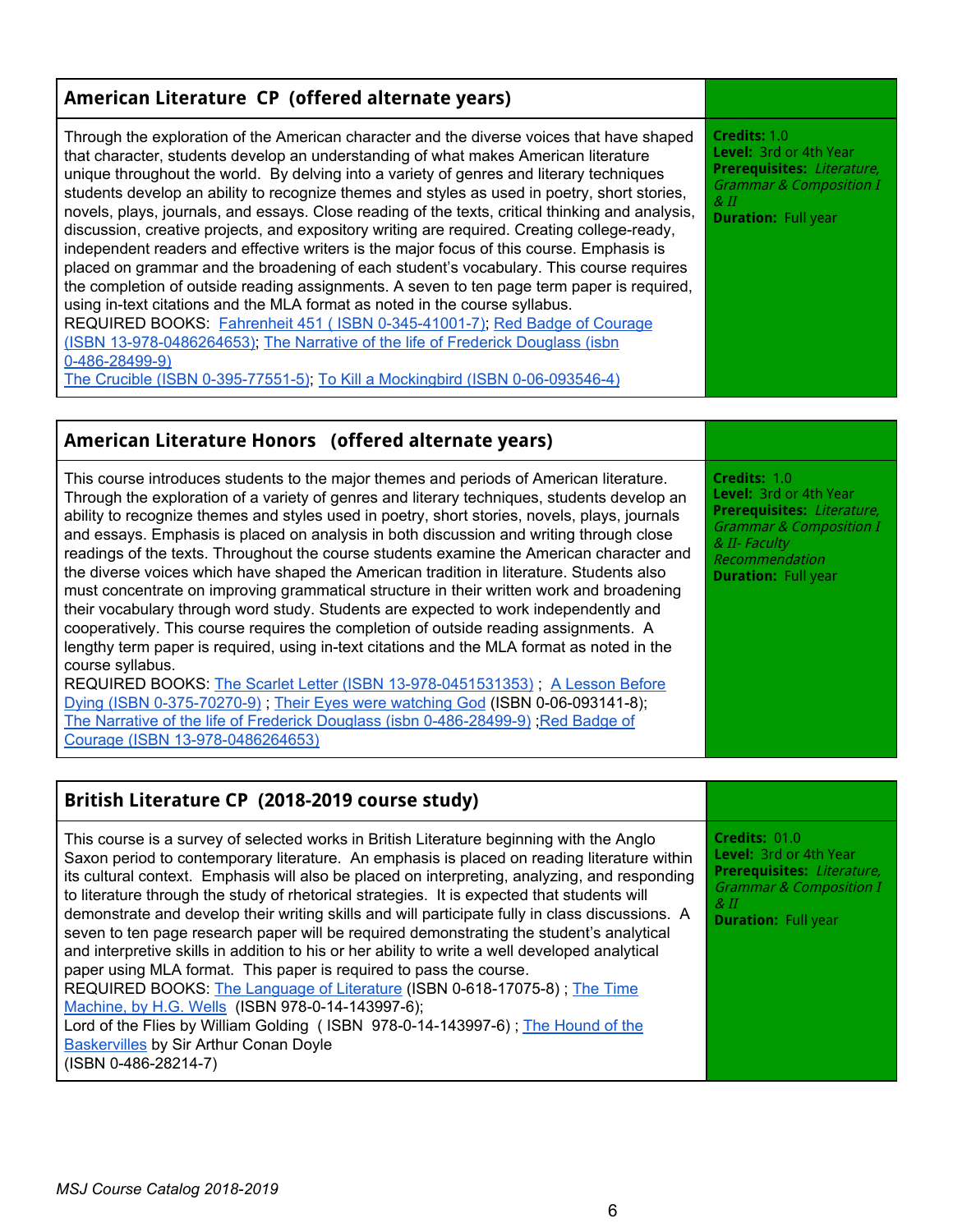# **British Literature Honors (2018-2019 course study)**

This course is a survey of selected works in British Literature beginning with the Anglo Saxon period to contemporary literature. An emphasis is placed on reading literature within its cultural context. Emphasis will also be placed on interpreting, analyzing, and responding to literature through the study of rhetorical strategies. It is expected that students will demonstrate and develop their writing skills and will participate fully in class discussions. A ten to fifteen page research paper will be required demonstrating the student's analytical and interpretive skills in addition to his or her ability to write a well developed analytical paper using MLA format. This paper is required to pass the course. REQUIRED BOOKS: The [Language](https://www.amazon.com/s/ref=nb_sb_noss?url=search-alias%3Dstripbooks&field-keywords=0-618-17075-8&rh=n%3A283155%2Ck%3A0-618-17075-8) of Literature (ISBN 0-618-17075-8); [Heart](https://www.amazon.com/s/ref=nb_sb_noss?url=search-alias%3Dstripbooks&field-keywords=978-0140186529&rh=n%3A283155%2Ck%3A978-0140186529) of [Darkness](https://www.amazon.com/s/ref=nb_sb_noss?url=search-alias%3Dstripbooks&field-keywords=978-0140186529&rh=n%3A283155%2Ck%3A978-0140186529) by Joseph Conrad (ISBN 0-14-062048-6) ; Brave New World by Aldous Huxley (ISBN 0-06-092987-1) : A Tale of Two [Cities](https://www.amazon.com/s/ref=nb_sb_noss?url=search-alias%3Dstripbooks&field-keywords=486-40651-2&rh=n%3A283155%2Ck%3A486-40651-2) by

Charles [Dickens](https://www.amazon.com/s/ref=nb_sb_noss?url=search-alias%3Dstripbooks&field-keywords=486-40651-2&rh=n%3A283155%2Ck%3A486-40651-2) (ISBN 0-486-40651-2)

# **Advanced Placement English**

The ability to think critically, write and read independently are taught in this college level course through class discussions, presentations, and analytical and creative writing. By utilizing these avenues of learning the students experience growth and build confidence in their abilities to think at critical, analytical and interpretive levels. Written assignments, both short and long term are an integral part of the course. Close attention is paid to each student's growth as a writer and close attention is paid to grammatical accuracy. To improve each student's capacity for reading and understanding, vocabulary checks accompany each reading assignment. Students work with both canonical and modern fiction. Particular focus is placed on style analysis and to the understanding of the literary techniques employed in great works of literature. A lengthy term paper is required, using the MLA format as noted in the course syllabus. All students are required to take the National AP English Literature Exam created by ETS. This exam occurs in May and has an associated fee (\$95 per exam was the rate in 2017). Students should check the credit-and-placement policy at the schools they are considering for AP credit acceptance information. Further information about CollegeBoard's AP Program, including student and parent resources, is accessible at <https://apstudent.collegeboard.org/>.

REQUIRED BOOKS: Literature: An [Introduction](https://www.amazon.com/s/ref=nb_sb_noss?url=search-alias%3Dstripbooks&field-keywords=0-321-24551-2) to Fiction, Poetry and Drama ( ISBN 0-321-27260-9); As I Lay Dying by William Faulkner [\(ISBN](https://www.amazon.com/s/ref=nb_sb_noss?url=search-alias%3Daps&field-keywords=0-375-70270-9) 978-0-679-73225-9); The Awakening by Kate Chopin (ISBN 0-486-27786-0); How To Read Literature Like a Professor by Thomas C. Foster (ISBN 978-0-06-000942-7)

**Credits:** 1.0 **Level:** 3rd or 4th Year **Prerequisites:** Literature, Grammar & Composition I & II- Faculty Recommendation **Duration:** Full year

**Credits:** 1.5 **Level:** 4th Year **Prerequisites:**  Literature, Grammar & Composition I & II- Faculty Recommendation-Summer Assignment Completion **Duration:** Full year

# **English as a Second Language (ESL)**

This ESL class will help students develop basic English vocabulary and grammatical structures so they can successfully communicate. This course will also help students develop analytical and interpretative skills through the study of literature. Components of the course include: Listening: Students will have the opportunity to listen to English from native speakers through their teacher, their classmates, and various media. This will help students understand a speaker's message and formulate an appropriate response. Speaking: Students will have the opportunity on a daily basis to practice speaking through structured conversations with their peers, teacher, and through class presentations. Reading: Students will read a variety of texts and genres. Focus will be placed on providing reading strategies and an introduction to literary devices, to help the student understand the literature assigned. Writing: Students will be provided with daily opportunities for writing. Writing will include both academic writing (essays, reflections, personal narratives, and

**Credits:** 1.0 **Level:** 1st, 2nd. 3rd, 4th years **Duration:** Full Year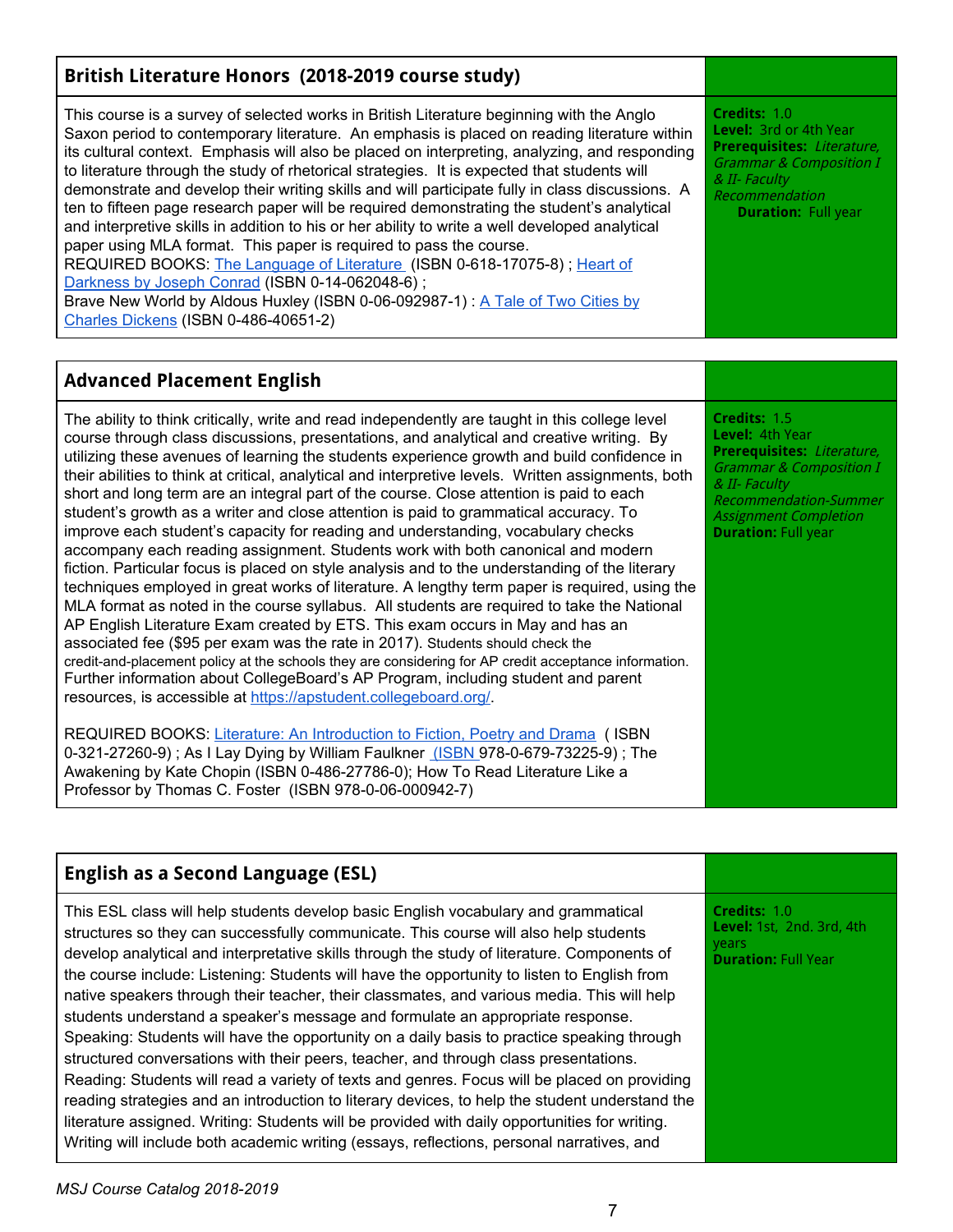reports) as well as creative writing (stories, poems, and descriptive writing). REQUIRED BOOKS: Texts will be provided by the instructor.

# **Mathematics Course Descriptions**

| Algebra I                                                                                                                                                                                                                                                                                                                                                                                                                                                                                                                                                                                                                                                                                                                                                                           |                                                                                                              |
|-------------------------------------------------------------------------------------------------------------------------------------------------------------------------------------------------------------------------------------------------------------------------------------------------------------------------------------------------------------------------------------------------------------------------------------------------------------------------------------------------------------------------------------------------------------------------------------------------------------------------------------------------------------------------------------------------------------------------------------------------------------------------------------|--------------------------------------------------------------------------------------------------------------|
| This course begins with a review of basic mathematics operations including addition,<br>subtraction, multiplication, division, exponentiation with monomial expressions and the<br>relation of these operations to the properties of real numbers. Applications of rational<br>numbers and algebraic techniques to solve real-world problems are mastered. Initial study<br>of linear equations and inequalities in one variable, their solutions and methods of<br>presenting solutions is extended into solving systems in two linear variables and the forms<br>of a line. Factoring is mastered. Students are introduced to rational algebraic expressions,<br>quadratic equations, radical expressions, and exponential expressions.<br>REQUIRED BOOK: ISBN: 978-0-7891-8915-8 | Credits: 1.0<br><b>Level:</b> 1st Year<br><b>Prerequisites:</b><br>Pre-Algebra<br><b>Duration: Full year</b> |
|                                                                                                                                                                                                                                                                                                                                                                                                                                                                                                                                                                                                                                                                                                                                                                                     |                                                                                                              |
| <b>Geometry CP</b>                                                                                                                                                                                                                                                                                                                                                                                                                                                                                                                                                                                                                                                                                                                                                                  |                                                                                                              |
| Geometry is the branch of mathematics that covers deduction of properties, measurement<br>and relationships of points, lines, angles and figures in space. This course focuses on the                                                                                                                                                                                                                                                                                                                                                                                                                                                                                                                                                                                               | Credits: 1.0<br><b>Level: 2nd Year</b>                                                                       |

and relationships of points, lines, angles and figures in space. This course focuses on the postulates and theorems of Euclidean geometry with the goal of expanding on each student's understanding of geometric terms and concepts. Deductive reasoning and comparison are incorporated into hands-on and collaborative explorations. Students use constructions, pattern matching and geometric axioms in two-column proofs to better understand the relationships of congruence and similarity. Basic algebra is required to calculate length, radius, angles, area and volume of two and three dimensional figures. Students are also introduced to the properties of right triangles, which is a precursor to Trigonometry.

Required Textbook: Geometry, authors Bass, Charles, Johnson, Kennedy: ISBN 0-13-062560-4

### **Geometry Honors** Geometry is the study that begins with very basic definitions of points, lines, and planes, and extends to the study of any and all two dimensional figures in a plane. The coordinate plane is used extensively to study and to prove the properties of various figures, particularly triangles and quadrilaterals. Geometric theorems are used in two column proofs to verify the congruence or the properties of various figures. Circles and all of their properties are also discussed. Calculating the area of any two dimensional figure is examined. The trigonometric ratios are introduced in right triangles, along with their applications in real world scenarios. **Credits:** 1.0 **Level:** 1st or 2nd Year **Prerequisites:**  Algebra I & Teacher Recommendation **Duration:** Full year

Required Textbook: Geometry, authors Bass, Charles, Johnson, Kennedy; ISBN 0-13-062560-4

**Prerequisites:**  Algebra I **Duration:** Full year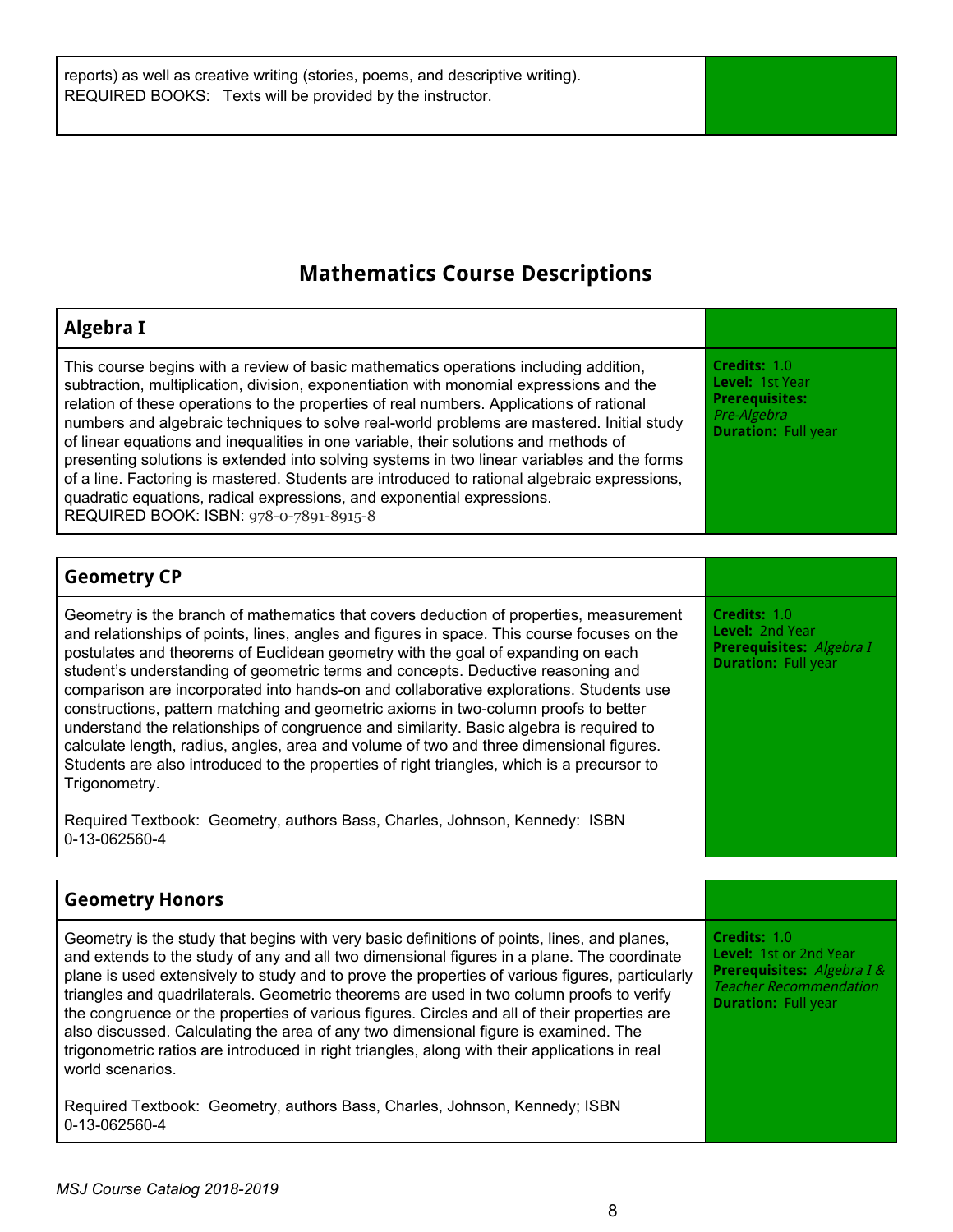### **Algebra II** Algebra II begins with a review of the topics learned in Algebra I. Algebra II emphasizes systems of equations and inequalities in two and three variables and multiple methods of finding their solutions. Real exponents, higher degree equations and an introduction to coordinate geometry are also emphasized. Functions as mathematical models are used to represent and solve problems. Polynomials, rational, radical, exponential and logarithmic functions are introduced as well as basic counting and probability theory as time allows. REQUIRED BOOK: [Algebra](https://www.amazon.com/Algebra-2-AMSCO/dp/1680644785/ref=sr_1_1?s=books&ie=UTF8&qid=1497886253&sr=1-1&keywords=9781680644784) II **Credits:** 1.0 **Level:** Third Year **Prerequisites:**  Algebra I and Geometry **Duration:** Full year **Algebra II Honors** Algebra II Honors begins with a review of topics learned in Algebra I. Algebra II Honors emphasizes systems of equations and inequalities in two and three variables and multiple methods of finding their solutions. Polynomial, rational, radical, exponential and logarithmic functions are studied using geometry, numeric techniques and algebraic methods. Technology is employed in the study of functions. The concept of the inverse is used to introduce logarithms and their applications to problem solving. Additionally, counting theory and basic probability are studied as time allows. REQUIRED BOOKS: [Algebra](https://www.amazon.com/Algebra-2-AMSCO/dp/1680644785/ref=sr_1_1?s=books&ie=UTF8&qid=1497886253&sr=1-1&keywords=9781680644784) II **Credits:** 1.0 **Level:** 2nd and 3rd Year **Prerequisites:**  Algebra I and Geometry H with Teacher Recommendation **Duration:** Full year **Pre-Calculus** Pre-Calculus expands on the concepts learned in Geometry and Algebra II, emphasizing non-linear functions as they apply to circular motion, trigonometric (equations, identities, graphs, inverse relations), complex numbers, polar coordinates, conic sections, logarithm and exponents, sequences, series and an introduction to limits. The course lays a foundation for students planning on taking calculus or other advanced mathematics courses. Included are calculator-based activities which are used to teach scientific concepts such as vector addition, calculation of angular velocity, instantaneous rates of change and slopes of nonlinear relations. Textbook will be provided **Credits:** 1.0 **Level:** 3rd and 4th Year **Prerequisites:**  Geometry and Algebra II- Teacher Recommendation **Duration:** Full year

# **Advanced Placement Calculus**

Advanced Placement Calculus develops an understanding of the concepts of Calculus using verbal, geometric, numerical and algebraic techniques. Graphing calculators and computer applications are used as aids to understanding both computations and results. Emphasis is placed on the concept of functions, limits of functions, differentiation, and integration. The intention is to foster competence in our students which is equivalent to what they would attain when taking Calculus as a college freshman. The curriculum is closely aligned with the AP Calculus curriculum promulgated by the Educational Testing Services (ETS). All students are required to take the National AP Calculus AB Exam written by ETS. This exam occurs in May and has an associated fee (\$90 per exam was the rate in 2014). Most colleges and universities grant three to six college credits and allow for advanced mathematics placement for students who score well on the ETS AP Calculus examination. Students should check the credit-and-placement policy at the schools they are considering for AP credit acceptance information. Further information about CollegeBoard's AP Program, including student and parent resources, is accessible at <https://apstudent.collegeboard.org/>.

Textbook will be provided

**Credits:** 1.5 **Level:** 4th Year **Prerequisites:**

Pre-Calculus and Teacher Recommendation-Summer Assignment Completion **Duration:** Full year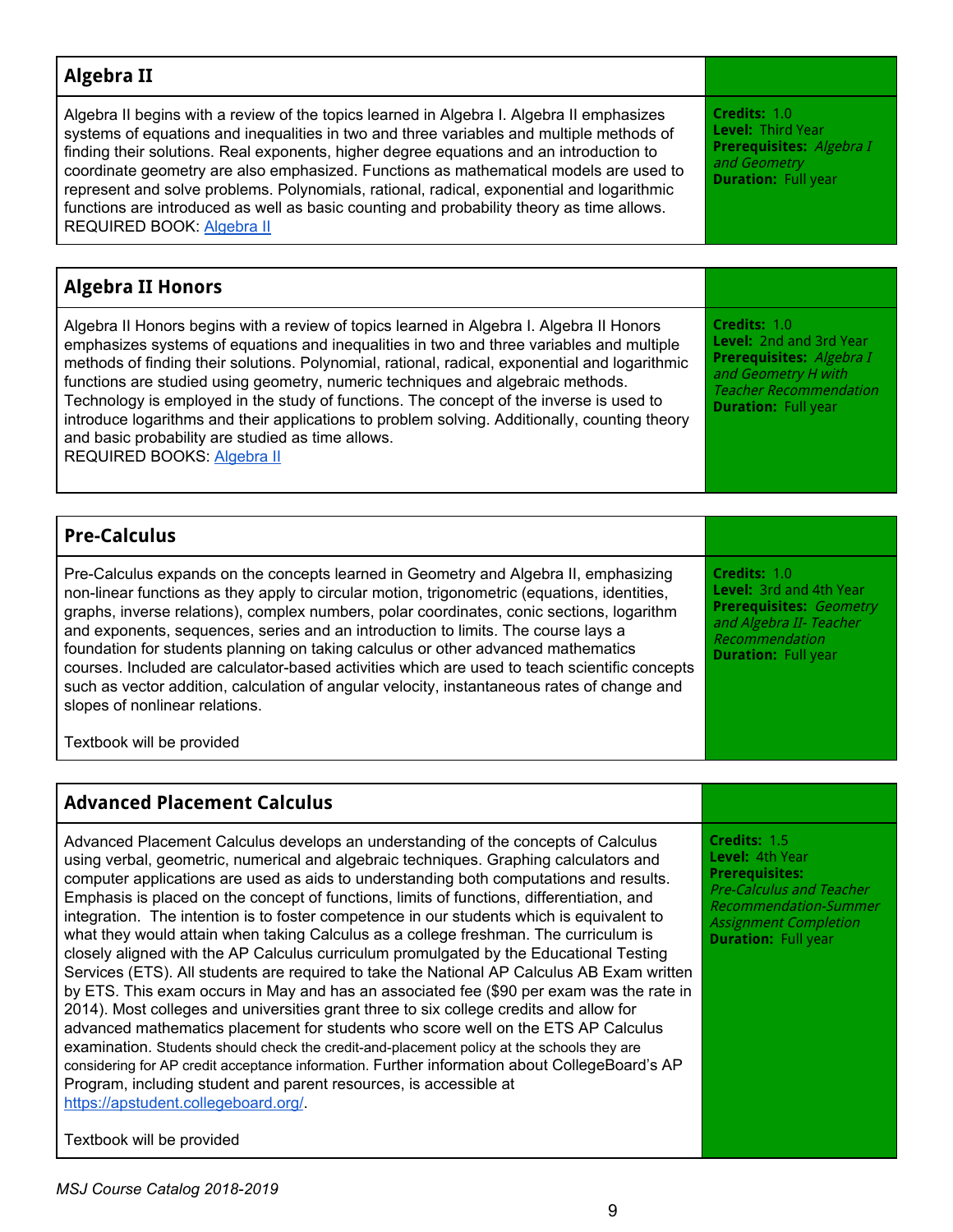# **Science Course Descriptions**

| <b>Biology</b>                                                                                                                                                                                                                                                                                                                                                                                                                                                                                                                                                                                                                                                                                                                                                                                                                                                                         |                                                                                             |
|----------------------------------------------------------------------------------------------------------------------------------------------------------------------------------------------------------------------------------------------------------------------------------------------------------------------------------------------------------------------------------------------------------------------------------------------------------------------------------------------------------------------------------------------------------------------------------------------------------------------------------------------------------------------------------------------------------------------------------------------------------------------------------------------------------------------------------------------------------------------------------------|---------------------------------------------------------------------------------------------|
| Biology is an introductory level course. The goal of this course is to make Biology<br>interesting and accessible to students. This course will give students a strong basic<br>understanding about the world around them. Students will learn to make observations, plan<br>and carry out experiments, represent data in meaningful ways, and analyze conclusions<br>that they make based on experimentation. Students will also participate in group activities,<br>discussion groups, and lab team activities. Topics that will be covered in this class include:<br>cellular foundations of life, cell division and genetics, molecular biology and biotechnology,<br>evolution and diversity of life, animal structure and function, and ecology.<br>Book: No book will be required for this class but you will need a 3 inch 3 ring binder to keep<br>class packet and readings. | Credits: 1.5<br>Level: 1st Year<br><b>Prerequisites: None</b><br><b>Duration: Full year</b> |
|                                                                                                                                                                                                                                                                                                                                                                                                                                                                                                                                                                                                                                                                                                                                                                                                                                                                                        |                                                                                             |

| <b>Biology Honors</b>                                                                                                                                                                                                                                                                                                                                      |                                                                                             |
|------------------------------------------------------------------------------------------------------------------------------------------------------------------------------------------------------------------------------------------------------------------------------------------------------------------------------------------------------------|---------------------------------------------------------------------------------------------|
| This course is designed for the highly motivated science student interested in learning the<br>biological principles of life. This course is rigorous and fast-paced and covers the same<br>components of the Biology class listed above but at a much more in-depth level. This<br>course also emphasizes critical thinking skills and laboratory skills. | Credits: 1.5<br>Level: 1st Year<br><b>Prerequisites: None</b><br><b>Duration: Full year</b> |
| Book:Concepts in Biology (NOT THE BOOK TITLED BIOLOGY)<br>Openstax.org<br>https://openstax.org/details/books/concepts-biology to download for free. You can also<br>order a hard print for \$29 on the same website. Just click the button that says Order Print<br>Copy and it will redirect you to Amazon                                                |                                                                                             |

| <b>Advanced Placement Biology</b>                                                                                                                                                                                                                                                                                                                                                                                                                                                                                                                                                                                                                                                                                                                                                                                                                                                                                                                                                                                                             |                                                                                                                                                                                                    |
|-----------------------------------------------------------------------------------------------------------------------------------------------------------------------------------------------------------------------------------------------------------------------------------------------------------------------------------------------------------------------------------------------------------------------------------------------------------------------------------------------------------------------------------------------------------------------------------------------------------------------------------------------------------------------------------------------------------------------------------------------------------------------------------------------------------------------------------------------------------------------------------------------------------------------------------------------------------------------------------------------------------------------------------------------|----------------------------------------------------------------------------------------------------------------------------------------------------------------------------------------------------|
| Advanced Placement Biology as taught at MSJ, is the equivalent of a two-semester college<br>course taken by Biology majors. This course differs from the traditional high school Biology<br>class not only in the textbook used, but also in the range and depth of topics covered and<br>by the required lab work in terms of time, effort and complexity. A major goal of this course<br>is to provide students with the conceptual framework, factual knowledge and analytical<br>skills necessary to work critically within the rapidly changing field of biology. There are four<br>"big ideas" emphasized:<br>The process of evolution drives the diversity and unity of life<br>Biological systems utilize free energy and molecular building blocks to<br>$\bullet$<br>grow, reproduce and maintain homeostasis<br>Living systems store, retrieve, transmit, and respond to information<br>$\bullet$<br>essential to life processes<br>Biological systems interact, and these interaction possess complex<br>$\bullet$<br>properties. | Credits: 1.5<br>Level: 4th Year<br><b>Prerequisites:</b> Bio & Lab,<br>Chem & Lab, Pre-Calculus,<br>Teacher<br>recommendation-Summer<br><b>Assignment Completion</b><br><b>Duration: Full year</b> |
| At the conclusion of this course students should not only have a strong understanding of<br>Biology but also be able to apply this knowledge to think critically. On top of this the College<br>Board requires student- directed laboratory investigations. Meaning students will learn to<br>design their own experiments and investigations, run the experiments and determine how<br>to best represent their data and conclusions. In May of each year all students are required<br>to take the National AP Biology Exam created by ETS. This exam has an associated fee<br>(\$93 per exam was the rate in 2017). Students should check the credit-and-placement policy at                                                                                                                                                                                                                                                                                                                                                                 |                                                                                                                                                                                                    |

*MSJ Course Catalog 2018-2019*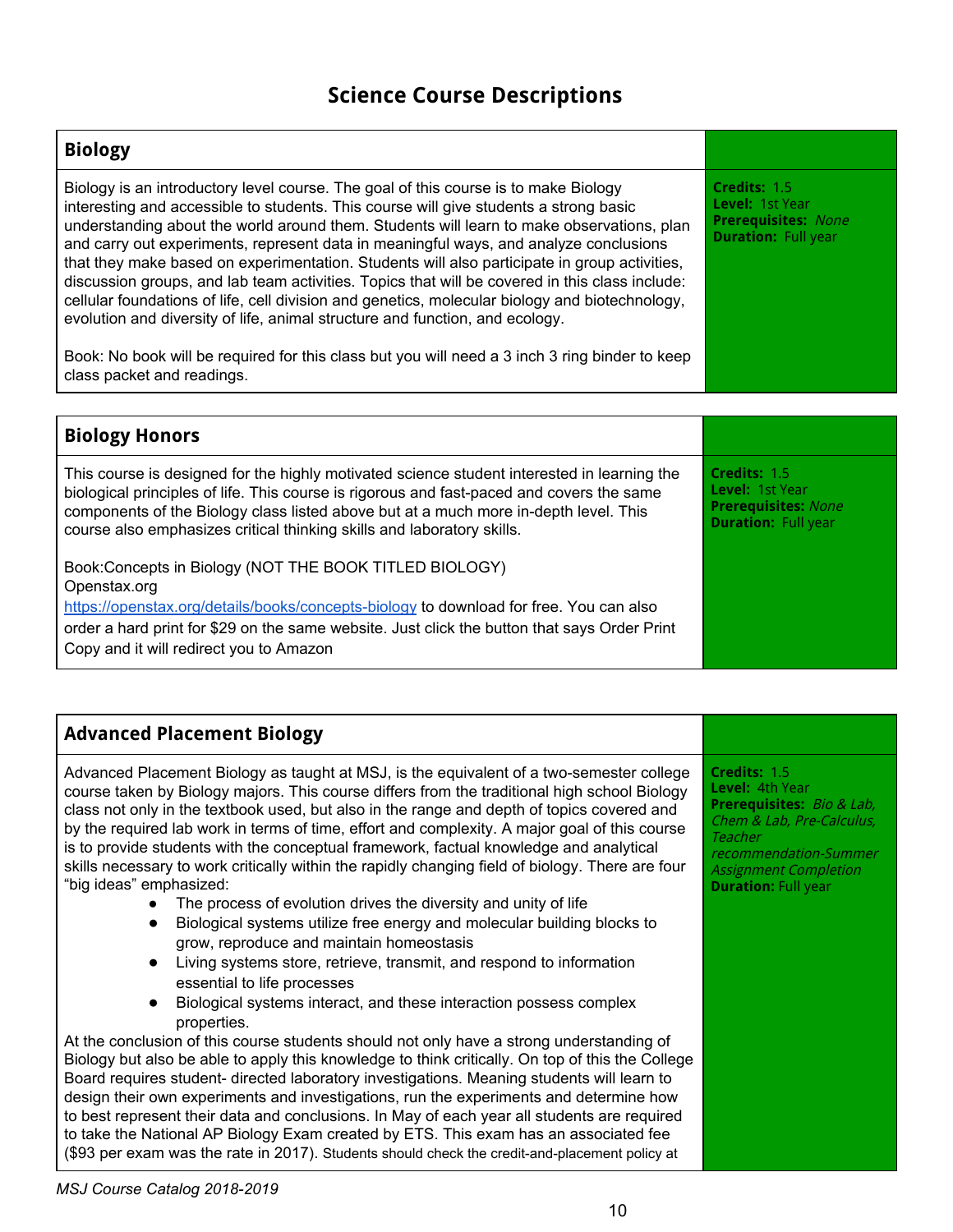| the schools they are considering for AP credit acceptance information. Further information about<br>CollegeBoard's AP Program, including student and parent resources, is accessible at<br>https://apstudent.collegeboard.org/ |  |
|--------------------------------------------------------------------------------------------------------------------------------------------------------------------------------------------------------------------------------|--|
| Required Book:                                                                                                                                                                                                                 |  |
| Principles of Life 2nd Edition                                                                                                                                                                                                 |  |
| ISBN-13: 978-1464109478                                                                                                                                                                                                        |  |
| https://www.amazon.com/Principles-Life-David-M-Hillis/dp/1464109478/ref=mt_har                                                                                                                                                 |  |
| dcover? encoding=UTF8&me=                                                                                                                                                                                                      |  |
| You can purchase the book for around \$80 or you can rent it from amazon for \$17.37 a<br>semester. DO NOT PURCHASE THE SOFTCOVER BOOK- this is not the correct<br>edition                                                     |  |

| <b>Chemistry CP</b>                                                                                                                                                                                                                                                                                                                                                                                                                                                                             |                                                                                                                                    |
|-------------------------------------------------------------------------------------------------------------------------------------------------------------------------------------------------------------------------------------------------------------------------------------------------------------------------------------------------------------------------------------------------------------------------------------------------------------------------------------------------|------------------------------------------------------------------------------------------------------------------------------------|
| Chemistry students explore the development of concepts, descriptive and mathematical as<br>they relate to matter. Students learn atomic theory, atomic structure, periodic law, chemical<br>nomenclature, equations, gas laws and modern electronic structure. Students are also<br>taught to understand chemical bonding, solutions, acids and bases, reaction rates and<br>equilibrium. As time allows the class explores nuclear chemistry, electrochemistry and<br>basic organic chemistry. | Credits: 1.5<br><b>Level: 2nd Year</b><br>Prerequisites: Algebra I<br><b>Duration: Full year</b>                                   |
|                                                                                                                                                                                                                                                                                                                                                                                                                                                                                                 |                                                                                                                                    |
| <b>Chemistry Honors</b>                                                                                                                                                                                                                                                                                                                                                                                                                                                                         |                                                                                                                                    |
| Chemistry Honors students explore the development of concepts, descriptive and<br>mathematical as they relate to matter, however, in a detailed manner. Students in honors<br>chemistry are taught to master concepts of matter, problem solving skills, critical thinking<br>and laboratory skills. Students learn atomic theory, atomic structure, periodic law, chemical<br>nomenclature, equations, gas laws and modern electronic structure.                                               | Credits: 1.5<br><b>Level: 2nd Year</b><br>Prerequisites: Algebra I,<br><b>Teacher Recommendation</b><br><b>Duration: Full year</b> |

# **Physics Honors**

Physics is a science which studies matter, motion, forces, and energy. The first half of the course studies the mechanics of motion, and the forces which affect this motion. Newton's Laws of Motion are used to analyze motion and forces that act on an object. The use of vector analysis and trigonometry are employed to study forces and motions in two dimensions. The study of circular motion is extended to examine and learn about the motions of planets and satellites, which are all governed by the force of gravitational attraction. The second half of the course studies rotational motion, and the concepts of momentum and energy. Periodic motion is used to introduce the study of vibrations and waves. Properties of sound and light are also examined as time permits. Although the mathematics used in the course are not complex, only students with a strong aptitude for mathematics are encouraged to register for this course. Physics is primarily the learning of concepts and applying those concepts by analyzing situations as described in word problems.

Required Textbook: College Physics, 6th Edition Volume 1 (softcover). Authors Wilson, Buffa, Lou. ISBN 0-13-195113-0

# **Human Anatomy & Physiology**

**Credits:** 1.0

concurrently) **Duration:** Full year

**Level:** 3rd Year, 4th Year **Prerequisites:**  Algebra I, Algebra II, Trigonometry, Pre-Calculus (may be taken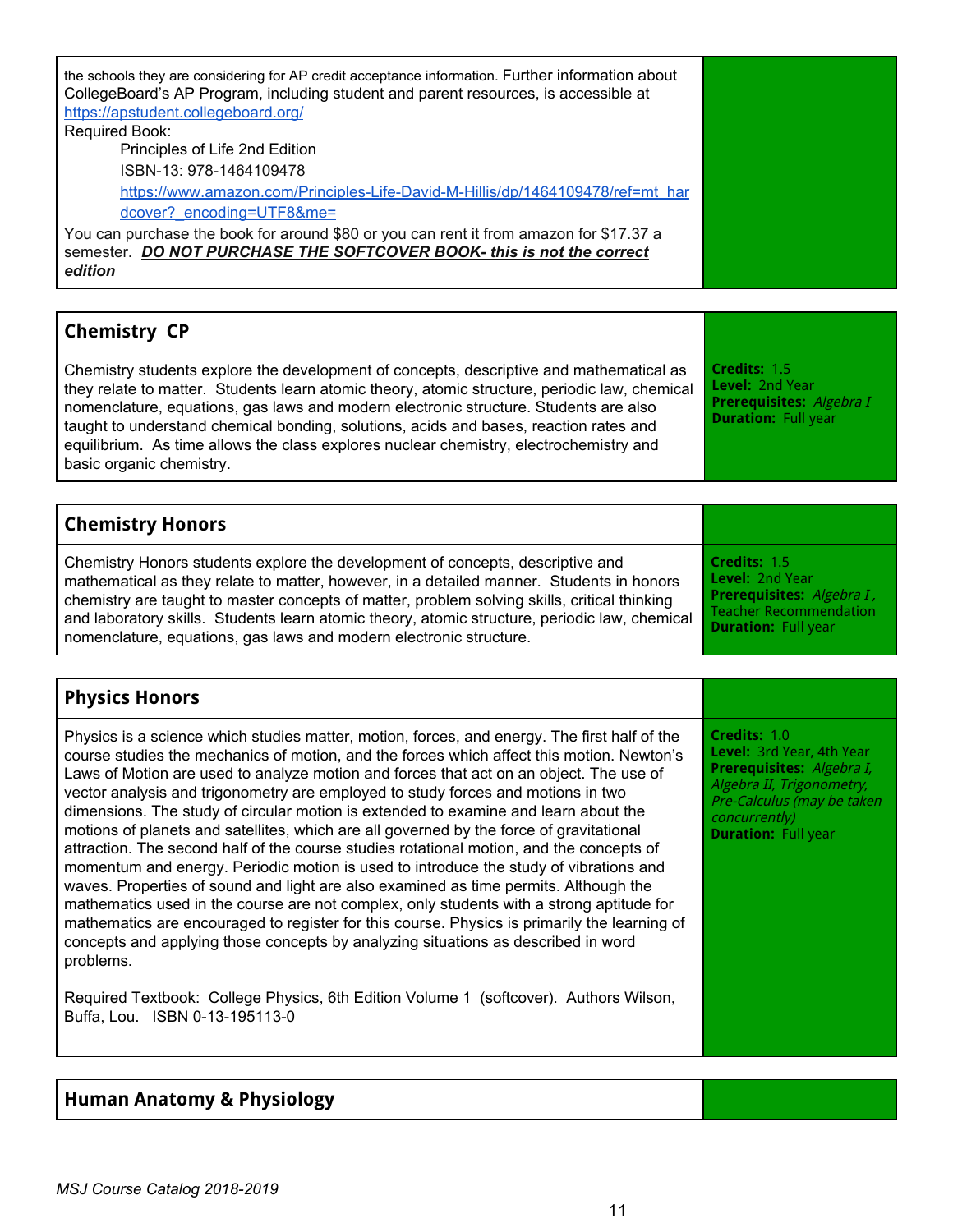This course is designed to expand each student's knowledge of the structure, function, and complexity of the human organism. Topics covered include anatomical structures in various body systems. Emphasis is placed on the interactions of organs as they work together to maintain balance of homeostasis. Additional topics may include cellular and tissue organization, skeletal and muscle design and function, the respiratory, circulatory, urinary, integumentary, endocrine, lymphatic, and the excretory and digestive systems. Pathology which is the study and effects of disease is integrated into the discussion of each of the systems. Students also receive an orientation to the various allied health fields. Students are expected to participate in lectures and discussions, conduct laboratory investigations, which may include microscopy and human performance, and to gather information on a variety of medical and health related topics. Computer technology is used to aid the learning process in general, and more specifically in completing assigned lab work. **Credits:** 1.0 **Level:** 3rd Year, 4th Year **Prerequisites:**  Algebra I **Duration:** One Semester

| Credits: 1.0<br>Level: 4th Year<br>Prerequisites: Algebra I<br><b>Duration: One Semester</b> |
|----------------------------------------------------------------------------------------------|
|                                                                                              |

| <b>Forensic Science</b>                                                                        |                                  |
|------------------------------------------------------------------------------------------------|----------------------------------|
| Forensic science is the application of basic biological, chemical, and physical science        | Credits: 0.5                     |
| principles and technological practices to the purposes of justice in the study of criminal and | Level: 3rd, 4th Year             |
| civil issues. Major themes of study in this course are pathology, ballistics, trace evidence,  | <b>Prerequisites:</b> Psychology |
| biological fluids, DNA, fingerprints, and forensic psychology. The class is student, and       | or Teacher                       |
| inquiry centered with a primary focus on laboratory investigations and writing. Assessment     | Recommendation                   |
| will be both formative and summative.                                                          | <b>Duration: One Semester</b>    |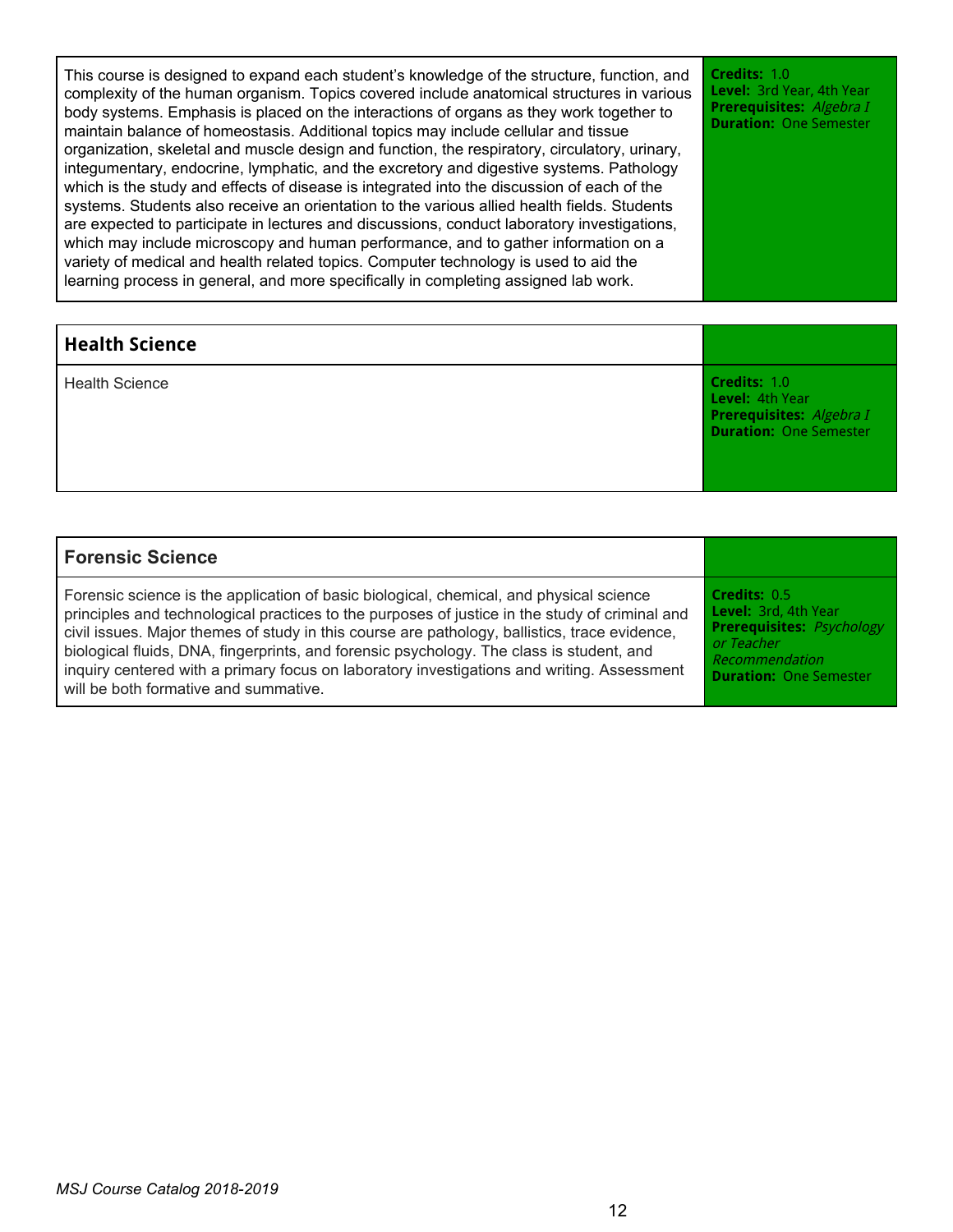# **World Geography**

World Geography and Cultures invites students to examine the diversity of the natural environments and the diversity of cultural landscapes in the world today. Emphasis will be given to the geographical themes of location and place. Students will study about many different countries, their landscapes as well as the human characteristics that make each place unique. Students will gain an understanding and a respect for the governmental, economic and societal differences that contribute to the World's diversity. The second semester will have a greater emphasis on American and Global issues. A lot of these issues, ie. terrorism, education, immigration, international peace and human rights, are issues that will directly impact your student in the coming years and even now. We will look at the majority of the global issues from the White House and the majority of the global issues from the United Nations, as well as other sites. We are doing this not only to promote learning about different cultures but to learn about the issues around the globe.

**Credits:** 1.0 **Level:** 1st Year **Prerequisites:**  None **Duration:** Full year

| <b>World History</b>                                                                                                                                                                                                                                                                                                                                                                                                                                                             |                                                                                             |
|----------------------------------------------------------------------------------------------------------------------------------------------------------------------------------------------------------------------------------------------------------------------------------------------------------------------------------------------------------------------------------------------------------------------------------------------------------------------------------|---------------------------------------------------------------------------------------------|
| This course is designed to study important events and eras of World History. This course<br>takes an in depth look at the World from events such as the first civilizations, Greece and<br>Rome, and the Middle Ages all the way up to more modern events, ie., the Enlightenment<br>and Revolutions, the Industrial Revolution and the World Wars. Students will familiarize<br>themselves with the important movers and shakers that played a role in developing the<br>modern | Credits: 1.0<br>Level: 1st Year<br><b>Prerequisites: None</b><br><b>Duration: Full year</b> |

| <b>Global Studies</b>                                                                                                                                                                                                                                                                                                                                                                                                                                                                                                                                                                                                                                                                                                                                                                                                                                                                                                                                                                                                                                                                                                                                                                              |                                                                                                           |
|----------------------------------------------------------------------------------------------------------------------------------------------------------------------------------------------------------------------------------------------------------------------------------------------------------------------------------------------------------------------------------------------------------------------------------------------------------------------------------------------------------------------------------------------------------------------------------------------------------------------------------------------------------------------------------------------------------------------------------------------------------------------------------------------------------------------------------------------------------------------------------------------------------------------------------------------------------------------------------------------------------------------------------------------------------------------------------------------------------------------------------------------------------------------------------------------------|-----------------------------------------------------------------------------------------------------------|
| This course is designed to take an intricate look at the rise of civilization and how it has<br>contributed to the world we know today. Students begin their journey with the Birth of<br>Civilization and encounter great ancient civilizations such as Egyptians, Mesopotamians,<br>the Hittites, Indus, and Persians. From there, students move into a discussion about<br>Ancient Greece and Ancient Rome tracing both civilizations from their beginnings to their<br>downfalls. Students learn to appreciate how the Greeks and Romans brought about new<br>philosophies, governments, economies and educations. Students then venture through<br>Medieval Times, the Scientific and Industrial Revolutions, the Enlightenment and World<br>War I; specifically on the causes of World War I, the implications and the results. Students<br>come to know the people involved, and the events that lead to the worldwide Great<br>Depression. Finally, the class takes an internal look at WWII and the Holocaust. The<br>course includes development of note taking skills, advancement of the writing process and<br>a focus on higher education. A lengthy writing assignment is required. | Credits: 1.0<br>Level: 2nd Year<br><b>Prerequisites: World</b><br>Geography<br><b>Duration: Full year</b> |

| <b>United States History</b>                                                                |                             |
|---------------------------------------------------------------------------------------------|-----------------------------|
| This course teaches American History from the discovery of America up to the present.       | $\Gamma$ Credits: 1.0       |
| Students "interact" with many different characters throughout American History as they      | Level: 3rd year             |
| learn about Columbus' discovery of the continent, the torments of winter in Jamestown, the  | <b>Prerequisites: World</b> |
| infamous Salem Witch Trials, the patriotism of the American Revolution, the creation of the | Geography & Global Studies  |
| American government, the seeds of change and the impending crisis that transformed into     | <b>Duration: Full year</b>  |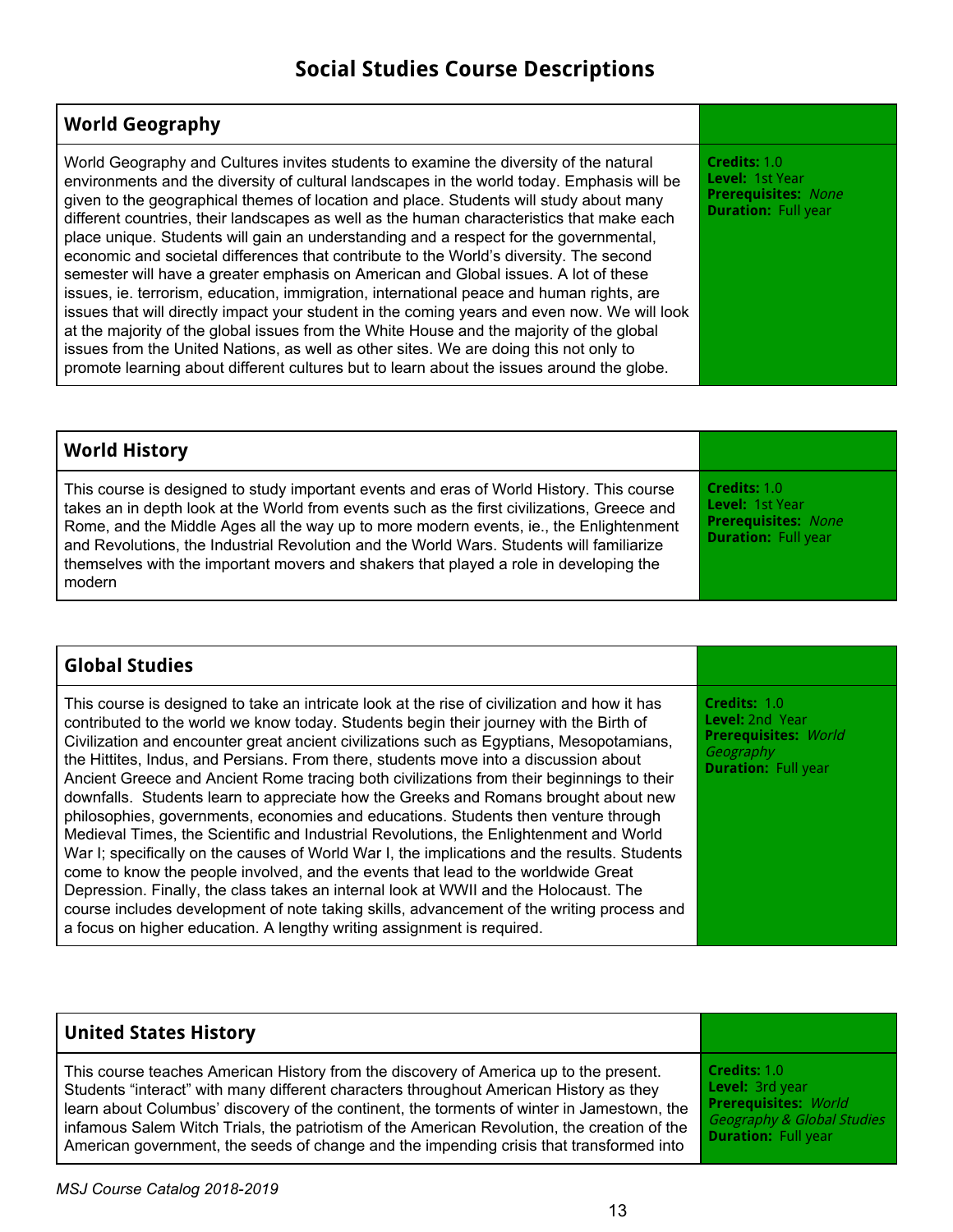the Civil War. Students participate in historical events like the "Fire of the Revolution" as they jump from step to step in an attempt to discover one of the major "fire starters". They follow clues in a "Race to Discovery History" in order to be the first to arrive in the far west. They learn the torments of slavery through an in-depth study in the fight for equality for all men and women. They will learn the repercussions of the end of the Civil War and understand why John Wilkes Booth assassinated Abraham Lincoln. Students "interact" with people who lived through the Industrial Revolution and will see clearly America's hesitation in entering The Great War (World War I). Students are taught to understand the return to normalcy and the roaring twenties, the impacts of the Great Depression and the Dust Bowl, the rejoicing over the election of FDR and the changes that emerged with the onset, and eventual victory, in World War II, both at home and abroad. Students learn to understand the functions of the modern American government, and how these functions have evolved. Students come to appreciate individuals such as Dwight D. Eisenhower, John F. Kennedy, Buzz Aldrich, Lyndon Johnson, General Macarthur, Richard Nixon, Ronald Reagan and many more important Americans of the modern era. Students receive new perspectives on events like Watergate, the Vietnam War, the Cold War, the Cuban Missile Crisis, the Iraqi Wars, the assassination of John F. Kennedy, the impeachment of William Clinton, as well as current economic issues. This course is rigorous in reading, note taking and writing. A lengthy term paper is required as reflected in the course syllabus. Students are given homework on a daily basis and tests and quizzes are given weekly. *Book will be distributed by Instructor.*

| <b>Advanced Placement United States History</b>                                                                                                                                                                                                                                                                                                                                                                                                                                                                                                                                                                                                                                                                                                                                                                                                                                                                                                                                                                                                                                                                                                                                                                                                                                                                                                                                                                                                                                                                                                    |                                                                                                                                        |
|----------------------------------------------------------------------------------------------------------------------------------------------------------------------------------------------------------------------------------------------------------------------------------------------------------------------------------------------------------------------------------------------------------------------------------------------------------------------------------------------------------------------------------------------------------------------------------------------------------------------------------------------------------------------------------------------------------------------------------------------------------------------------------------------------------------------------------------------------------------------------------------------------------------------------------------------------------------------------------------------------------------------------------------------------------------------------------------------------------------------------------------------------------------------------------------------------------------------------------------------------------------------------------------------------------------------------------------------------------------------------------------------------------------------------------------------------------------------------------------------------------------------------------------------------|----------------------------------------------------------------------------------------------------------------------------------------|
| In preparation for the Advanced Placement Exam in May, this course provides an analytical<br>perspective on the history of the United States. Students are provided with information<br>on the various eras, beliefs, cultures, peoples, and governmental bodies that have made up<br>the history of the United States. The course is designed around tracking the development<br>of the United States from her discovery through the modern age. The course will focus on<br>themes including foundations for American democracy, diversity, conflicts both foreign and<br>domestic, America's role in world affairs, and the development of modern American<br>institutions. This class is rigorous and students are expected to complete primary source<br>readings, novels, and textbook readings every day. Students must be able to interpret,<br>discuss and offer opinions on a variety of writings. A lengthy writing assignment is apart of<br>this course which includes MLA in-text and works cited citations as noted in the class<br>syllabus. All students are required to take the National AP United States History Exam<br>created by ETS. This exam occurs in May and has an associated fee (\$93 per exam was<br>the rate in 2017). Students should check the credit-and-placement policy at the schools they are<br>considering for AP credit acceptance information. Further information about CollegeBoard's AP<br>Program, including student and parent resources, is accessible at<br>https://apstudent.collegeboard.org/ | Credits: 1.0<br><b>Level:</b> 3rd Year<br><b>Prerequisites: World</b><br><b>Geography/Global Studies</b><br><b>Duration: Full Year</b> |

| <b>Government, Politics and Current Issues</b>                                                                                                                                                                                                                                                                                                                                                                                                                                                                                                                                                                                                                                                                                                                                                                                                                                                                                                                                                                                                                  |                                                                                                     |
|-----------------------------------------------------------------------------------------------------------------------------------------------------------------------------------------------------------------------------------------------------------------------------------------------------------------------------------------------------------------------------------------------------------------------------------------------------------------------------------------------------------------------------------------------------------------------------------------------------------------------------------------------------------------------------------------------------------------------------------------------------------------------------------------------------------------------------------------------------------------------------------------------------------------------------------------------------------------------------------------------------------------------------------------------------------------|-----------------------------------------------------------------------------------------------------|
| This course is designed to prepare the youth of America to become citizens of the United<br>States and the World. The course takes an indepth look at the many different types of<br>governments in the modern world including Republics, Monarchies, Dictatorships,<br>Totalitarianism, Nazism, Fascism, Anarchies and Parliament. Students will familiarize<br>themselves with the workings of the American Government's Constitution and Constitutions<br>around the world. Students will define "active citizenship" and comprehend the importance<br>of being an "active citizen." We will focus on politics, and it's role in government and<br>citizenship, by discussing the birth and development of political parties. Students will also<br>discuss the current events that shape our world daily, by educating themselves about the<br>world around them. Students will be required to listen to and/or watch daily news<br>broadcasts. Key events will be highlighted. Throughout all, students will learn to become<br>participants in the world. | Credits: 1.0<br>Level: 4th Year<br><b>Prerequisites: U.S. History</b><br><b>Duration: Full year</b> |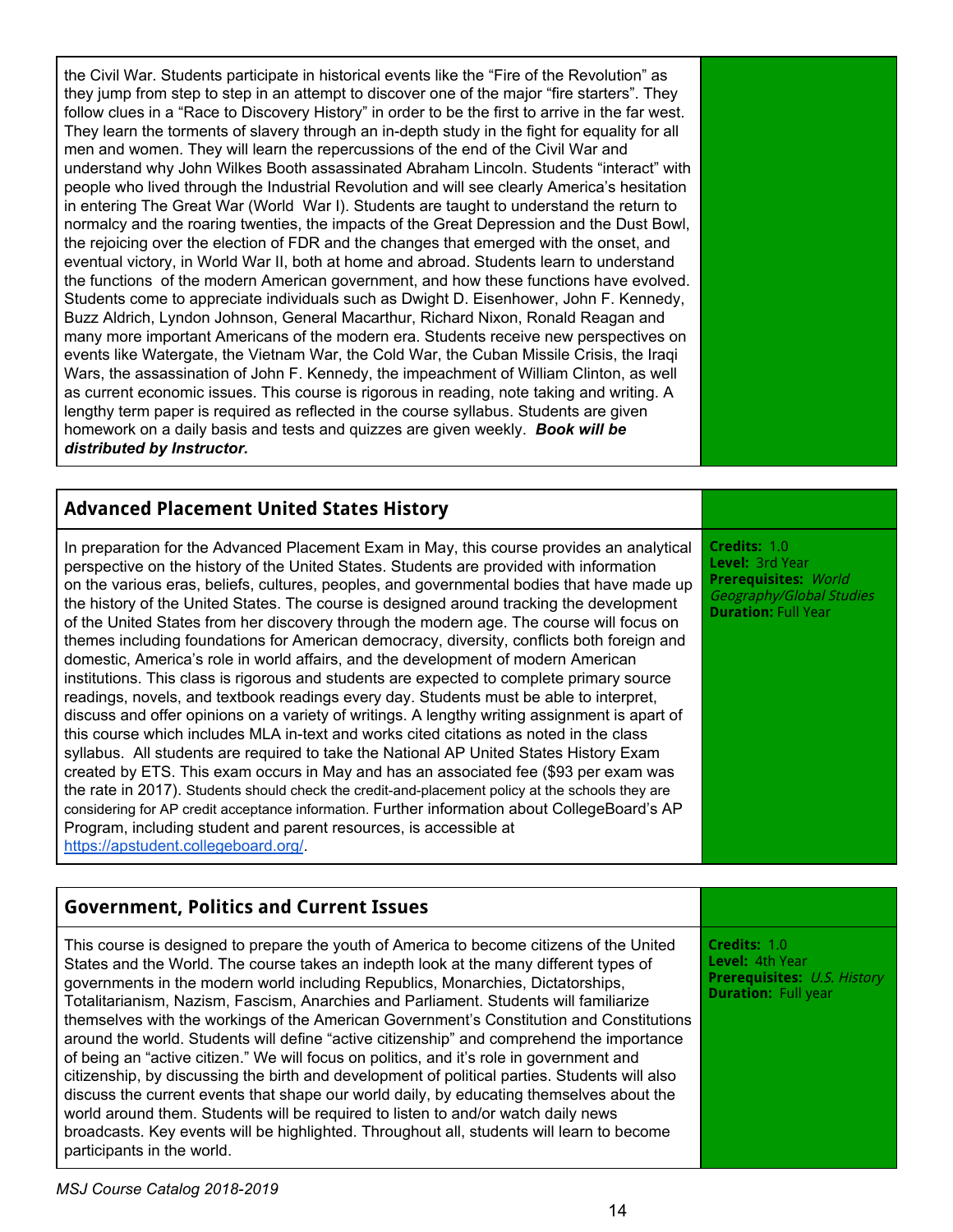# **World Language Course Descriptions**

### **French I** This course is intended to serve as an introduction to French for English-speaking students. The four basic communication skills of listening, speaking, reading and writing are emphasized, with active involvement of each student encouraged. Basic grammatical and structural differences between French and English are explored. The cultures of France and other Francophone nations are introduced through readings, listening exercises and other classroom activities. TEXTBOOK PROVIDED; Students are responsible for workbook; Bon Voyage Level I [workbook](http://www.mheducation.com/prek-12/product/bon-voyage-level-1-workbook-audio-activities-student-edition/S9780078656323.html?scrlybrkr=b100897f#) and audio activities **Credits:** 1.0 **Level:** Open **Prerequisites:**  None **Duration:** Full year

| <b>French II</b>                                                                                                                                                                                                                                                                                                                                                                                                                                                                                                                                                                                                                                                                                                                                                                                                              |                                                                                                                                     |
|-------------------------------------------------------------------------------------------------------------------------------------------------------------------------------------------------------------------------------------------------------------------------------------------------------------------------------------------------------------------------------------------------------------------------------------------------------------------------------------------------------------------------------------------------------------------------------------------------------------------------------------------------------------------------------------------------------------------------------------------------------------------------------------------------------------------------------|-------------------------------------------------------------------------------------------------------------------------------------|
| French II is a beginner-to intermediate-level French course which focuses on further<br>developing the basic French oral and written skills learned in French I. By continuing to<br>practice oral communication skills, students are able to carry on more complex<br>conversations. This course teaches students to use both present and past tense French<br>verbs and to write cohesive paragraphs describing actions that have already occurred.<br>Students are expected to use at-home, as well as in-class practice to develop both writing<br>and listening skills and are expected to be able to present information about specific topics<br>of interest, including cultural topics to the class.<br>TEXTBOOK PROVIDED; Students are responsible for workbook; Bon Voyage Level I<br>workbook and audio activities | Credits: 1.0<br>Level: Open<br><b>Prerequisites: Completion</b><br>of French I with a C or<br>higher.<br><b>Duration: Full year</b> |

| <b>French III</b>                                                                                                                                                                                                                                                                                                                               |                                                                                                                                           |
|-------------------------------------------------------------------------------------------------------------------------------------------------------------------------------------------------------------------------------------------------------------------------------------------------------------------------------------------------|-------------------------------------------------------------------------------------------------------------------------------------------|
| French III is an intermediate-level French course which focuses on the presentation of more<br>complex grammatical lessons while increasing greater proficiency in reading, writing and<br>speaking. Practical cultural units prepare the students for any future travel opportunities.<br>For the most part, the class is conducted in French. | Credits: 1.0<br>Level: 2nd, 3rd, 4th Year<br><b>Prerequisites:</b> French I,<br>French II; Completion of<br>French II with a C or higher. |
| TEXTBOOK PROVIDED: Students are responsible for workbook: Bon Voyage Level 2<br>workbook and audio activities                                                                                                                                                                                                                                   | <b>Duration: Full year</b>                                                                                                                |

| <b>French IV</b>                                                                                                                                                                                                                                                                                                                                                                                                                                                                                                                                                                                                      |                                                                                                                                                                                  |
|-----------------------------------------------------------------------------------------------------------------------------------------------------------------------------------------------------------------------------------------------------------------------------------------------------------------------------------------------------------------------------------------------------------------------------------------------------------------------------------------------------------------------------------------------------------------------------------------------------------------------|----------------------------------------------------------------------------------------------------------------------------------------------------------------------------------|
| French IV is an advanced-level course for students who have successfully completed<br>French III. The course is conducted in French, and students should be prepared to make<br>every effort to use the language in class. This course incorporates a comprehensive review<br>of verb tenses and an in-depth study of French history and the geography of the<br>Francophone world. Selected writings from French Literature and pertinent French films are<br>used as enrichment of the curriculum.<br>TEXTBOOK PROVIDED: Students are responsible for workbook: Bon Voyage Level 2<br>workbook and audio activities | Credits: 1.0<br>Level: 3rd Year, 4th Year<br>Prerequisites: French I,<br>French II, French III;<br>Completion of French III<br>with a C or higher.<br><b>Duration: Full year</b> |
|                                                                                                                                                                                                                                                                                                                                                                                                                                                                                                                                                                                                                       |                                                                                                                                                                                  |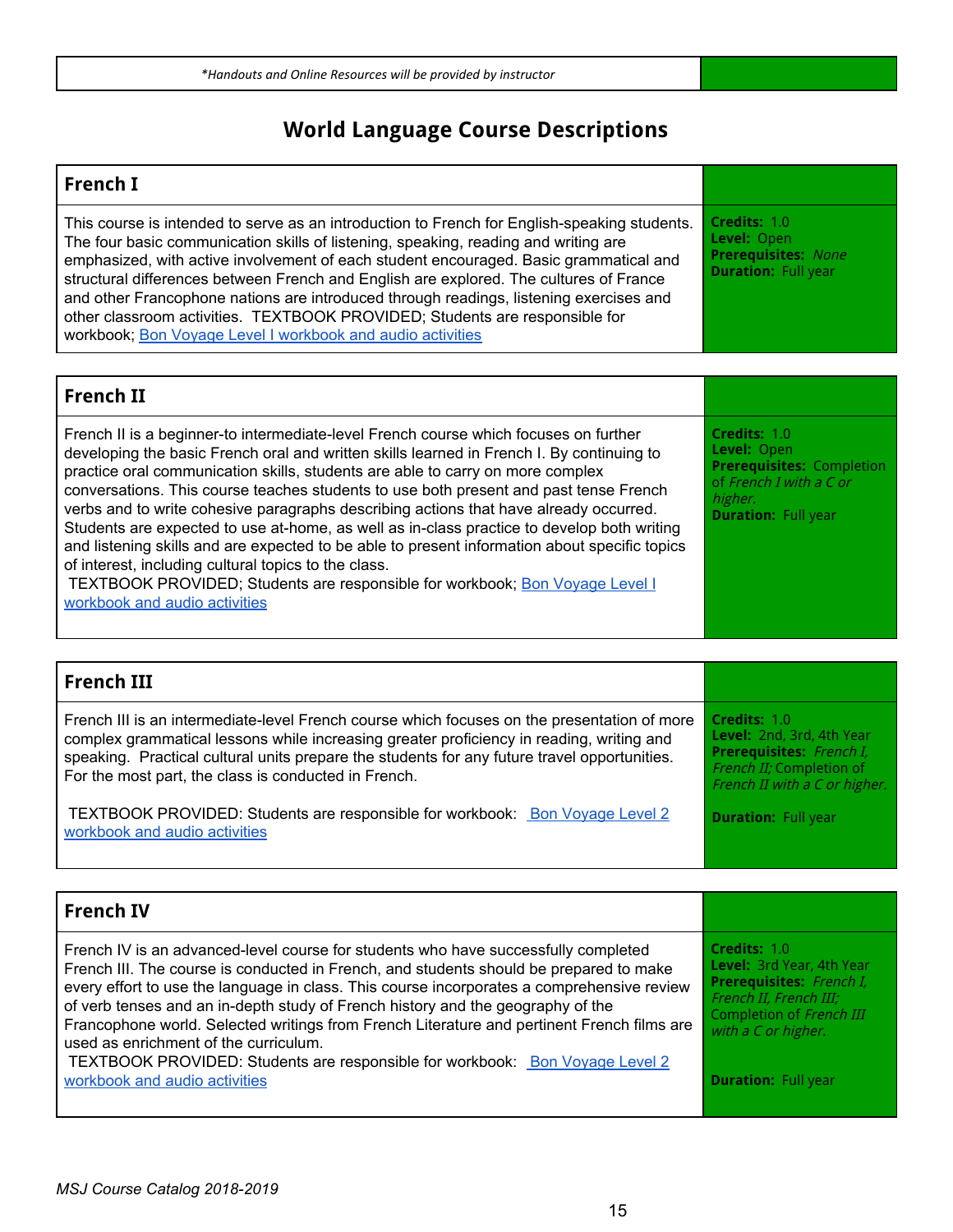| Spanish I                                                                                                                                                                                                                                                                                                                                                                                                                                                                                                                                                                                                                                                                                                                                                                                                                              |                                                                                             |
|----------------------------------------------------------------------------------------------------------------------------------------------------------------------------------------------------------------------------------------------------------------------------------------------------------------------------------------------------------------------------------------------------------------------------------------------------------------------------------------------------------------------------------------------------------------------------------------------------------------------------------------------------------------------------------------------------------------------------------------------------------------------------------------------------------------------------------------|---------------------------------------------------------------------------------------------|
| This course introduces students to basic communication in Spanish and covers lessons on;<br>numbers, days of the week, months and seasons, gender of nouns, plural forms of nouns,<br>definite and indefinite articles, adjectives and adjective correspondence, present tense<br>regular verb conjugations, and vocabulary and pronunciation. Students will also be<br>introduced to Spanish speaking countries and geographic locations. The course is designed<br>to have students develop basic conversational ability and reading comprehension, as well<br>as learning basic writing skills. During the second semester, students will begin to learn<br>irregular verbs in present tense, and direct and indirect object pronouns. They will continue<br>to work on their conversational skills and learning about the culture. | Credits: 1.0<br>Level: 1st Year<br><b>Prerequisites: None</b><br><b>Duration: Full year</b> |

| Spanish II                                                                                                                                                                                                                                                                                                                                                                                                                                                                                                                                                                                                      |                                                                                                            |
|-----------------------------------------------------------------------------------------------------------------------------------------------------------------------------------------------------------------------------------------------------------------------------------------------------------------------------------------------------------------------------------------------------------------------------------------------------------------------------------------------------------------------------------------------------------------------------------------------------------------|------------------------------------------------------------------------------------------------------------|
| Spanish II is designed to build upon the skills acquired in Spanish I. This course continues<br>the development of the basic skills of listening comprehension, speaking, reading, and<br>writing through the study of grammatical structures and vocabulary. Additionally, the<br>curriculum contains readings of relevant dialogues and stories as well as a presentation of<br>individual projects. Spanish culture and geography are taught which helps the students to<br>become more immersed in the subject manner.<br>Book required: Buen viaje Spanish 2 for Spanish 2/3 (Writing Activities workbook) | Credits: 1.0<br>Level: 2nd, 3rd, 4th Year<br><b>Prerequisites:</b> Spanish I<br><b>Duration: Full year</b> |

| <b>Spanish III: Advanced Grammar and Conversation</b>                                                                                                                                                                                                                                                                                                                                                                                  |                                                                                                                    |
|----------------------------------------------------------------------------------------------------------------------------------------------------------------------------------------------------------------------------------------------------------------------------------------------------------------------------------------------------------------------------------------------------------------------------------------|--------------------------------------------------------------------------------------------------------------------|
| Spanish III combines the study of Spanish grammar with the development of the basic skills<br>of listening comprehension, speaking, reading and writing. Students develop these skills<br>through grammar analysis, readings, compositions and presentations of student projects.<br>The primary language used in teaching this class is Spanish.<br>Book required: Buen viaje Spanish 2 for Spanish 2/3 (Writing Activities workbook) | Credits: 1.0<br><b>Level:</b> 3rd Year, 4th Year<br><b>Prerequisites:</b> Spanish II<br><b>Duration: Full year</b> |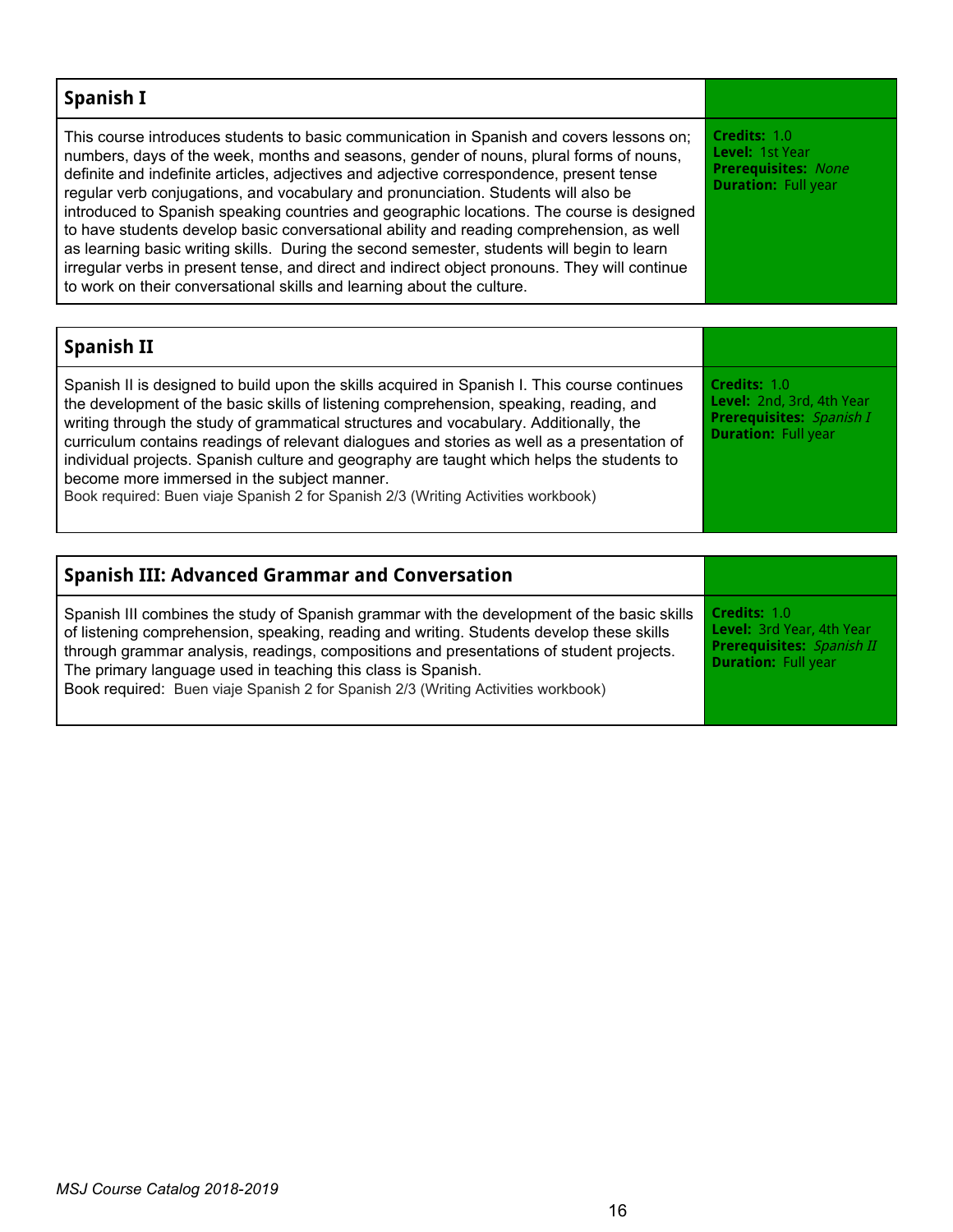# **Fine Arts Course Descriptions**

| Art I                                                                                                                                                                                                                                                                                                                                                                                                                                                                                                                                                                                                                                                                                                                                                                       |                                                                                                                                                      |
|-----------------------------------------------------------------------------------------------------------------------------------------------------------------------------------------------------------------------------------------------------------------------------------------------------------------------------------------------------------------------------------------------------------------------------------------------------------------------------------------------------------------------------------------------------------------------------------------------------------------------------------------------------------------------------------------------------------------------------------------------------------------------------|------------------------------------------------------------------------------------------------------------------------------------------------------|
| Explore the visual arts in this survey course that will expose students to a wide variety of<br>media and techniques used in visual communication. Students will learn how to use line,<br>shape, space, texture, and color to compose compositions with rhythm and movement,<br>balance, proportion, variety, emphasis, harmony and unity. They will use a variety of media<br>in the areas of drawing, painting, two dimensional design, printmaking and sculpture.<br>Students will participate in class critiques so they may learn how to evaluate the work of<br>other artists as well as their own. They will also work on developing an artist statement<br>which will be updated after each art course taken.                                                      | Credits: 0.5<br>Level: Open<br><b>Prerequisites: None</b><br><b>Duration:</b> One or Full year                                                       |
|                                                                                                                                                                                                                                                                                                                                                                                                                                                                                                                                                                                                                                                                                                                                                                             |                                                                                                                                                      |
| Art II                                                                                                                                                                                                                                                                                                                                                                                                                                                                                                                                                                                                                                                                                                                                                                      |                                                                                                                                                      |
| Experienced art students will select an area of interest (drawing, painting, design,<br>printmaking, sculpture). They will work with the instructor to further develop their skills in that<br>area. More advanced techniques will be explored and refined in their chosen area. Work will<br>be evaluated by the student and instructor and suggestions will be made to prepare the<br>work for presentation. Students may begin working on a portfolio for college and/or AP<br>Studio Art.                                                                                                                                                                                                                                                                               | Credits: 0.5<br>Level: 2nd, 3rd, 4th Year<br><b>Prerequisites: Art I or</b><br><b>Teacher Recommendation</b><br><b>Duration: One or Full</b><br>year |
|                                                                                                                                                                                                                                                                                                                                                                                                                                                                                                                                                                                                                                                                                                                                                                             |                                                                                                                                                      |
| <b>Art Portfolio</b>                                                                                                                                                                                                                                                                                                                                                                                                                                                                                                                                                                                                                                                                                                                                                        |                                                                                                                                                      |
|                                                                                                                                                                                                                                                                                                                                                                                                                                                                                                                                                                                                                                                                                                                                                                             |                                                                                                                                                      |
| A full year art course for students who have completed Art I and Art II. Students will continue<br>working on developing skills in their chosen media. Students may work in any media they<br>choose, two dimensional and three dimensional. As work progresses they will learn to<br>photograph their work, edit the photographs, and write an artist's statement for their art<br>portfolio. Work produced during the class as well as any prior work students wish to be<br>included will be photographed. The digital images will be edited and put in sequence to best<br>showcase the students work. This digital portfolio will be a valuable tool for those students<br>who wish to continue art in college or for those who wish to exhibit in shows or galleries. | Credits: 0.5<br>Level: 2nd, 3rd, 4th Year<br><b>Prerequisites: Art I or</b><br><b>Teacher Recommendation</b><br><b>Duration: Full year</b>           |
|                                                                                                                                                                                                                                                                                                                                                                                                                                                                                                                                                                                                                                                                                                                                                                             |                                                                                                                                                      |
| AP Studio Art: 2-D Design Portfolio                                                                                                                                                                                                                                                                                                                                                                                                                                                                                                                                                                                                                                                                                                                                         |                                                                                                                                                      |
| Design involves purposeful decision-making about using the elements and principles of art<br>in an integrative way. In 2-D Design Portfolio, students must demonstrate an understanding<br>of design principles as applied to a two-dimensional surface. The principles of design<br>(unity/variety, balance, emphasis, contrast, rhythm, repetition, proportion/scale, and<br>figure/ground relationship) are articulated through the visual elements (line, shape, color,<br>value, texture, space). Any 2-D process or medium may be submitted, including but not                                                                                                                                                                                                        | Credits: 1.5<br>Level: 3rd Year, 4th Year<br><b>Prerequisites: Teacher</b><br>Recommendation<br><b>Duration: Full year</b>                           |

 $\overline{1}$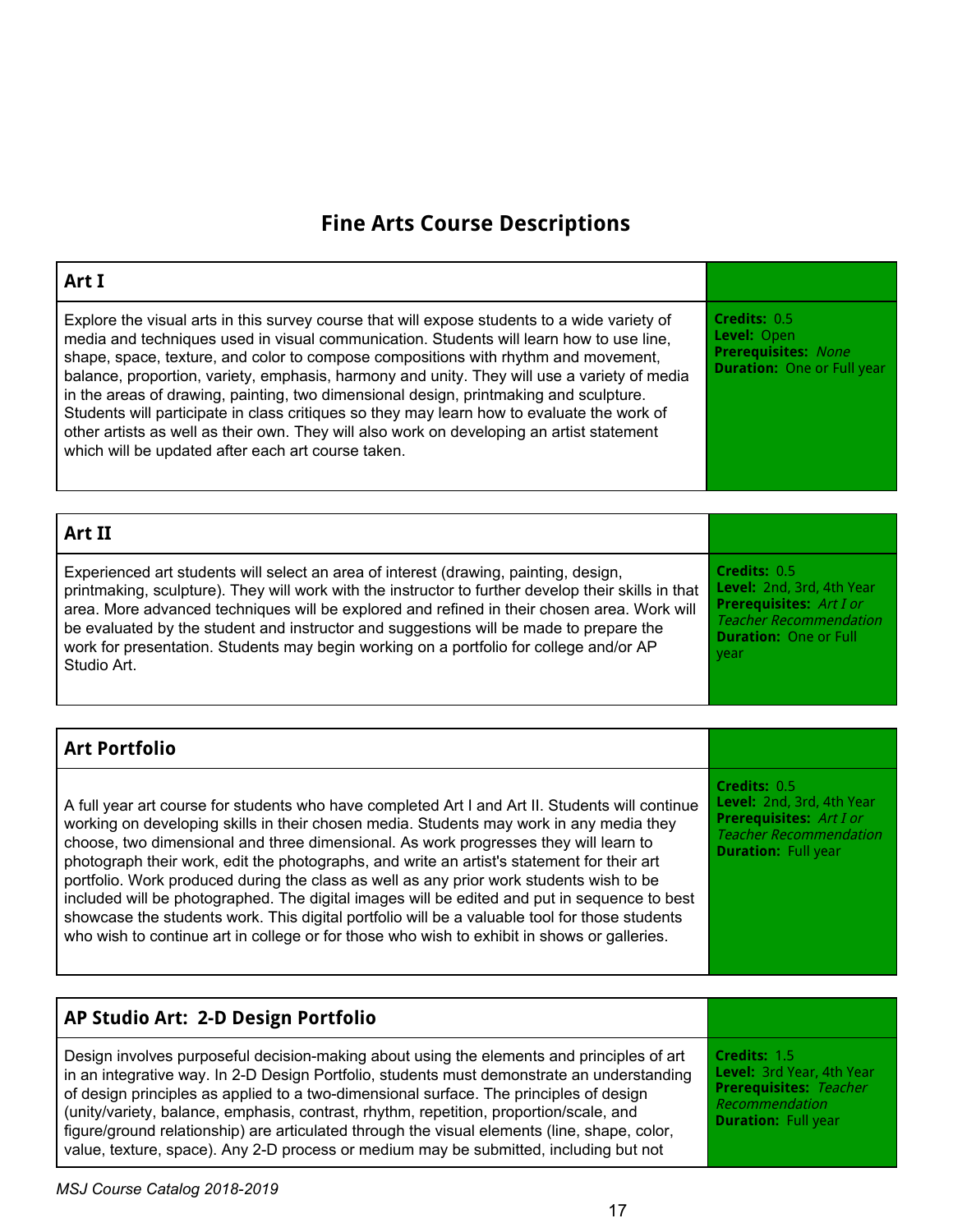| <b>AP Studio Art: Drawing Portfolio</b>                                                                                                                                                                                                                                                                                                                                                                                                                                                                                                                                                                                                                                                                                                                                                                                                             |                                                                                                                                                                        |
|-----------------------------------------------------------------------------------------------------------------------------------------------------------------------------------------------------------------------------------------------------------------------------------------------------------------------------------------------------------------------------------------------------------------------------------------------------------------------------------------------------------------------------------------------------------------------------------------------------------------------------------------------------------------------------------------------------------------------------------------------------------------------------------------------------------------------------------------------------|------------------------------------------------------------------------------------------------------------------------------------------------------------------------|
| AP Studio Art I: Drawing Portfolio teaches a very broad interpretation of drawing issues and<br>techniques. Drawing is interpreted through types of painting, printmaking, and sculpture.<br>Additionally drawing is examined in forms of design, abstract and observational works.<br>Students work on a drawing portfolio which demonstrates their depth of investigation and<br>process of discovery through the concentration section. In the breadth section, the student is<br>asked to demonstrate a serious grounding in visual principles and materials techniques. The<br>quality section permits the student to select their works that exhibit a synthesis of form,<br>technique, and content. All students are required to take the National AP Art Exam created<br>by ETS. This exam occurs in May.                                   | Credits: 1.5<br>Level: 3rd Year, 4th Year<br><b>Prerequisites: Teacher</b><br>Recommendation<br><b>Duration: Full year</b>                                             |
| AP Studio Art: 3-D Design Portfolio                                                                                                                                                                                                                                                                                                                                                                                                                                                                                                                                                                                                                                                                                                                                                                                                                 |                                                                                                                                                                        |
| Design involves purposeful decision-making about using the elements and principles of art<br>in an integrative way. In the 3-D Design Portfolio, students must demonstrate an<br>understanding of design principles as applied to a three-dimensional object. The principles<br>of design (unity/variety, balance, emphasis, contrast, rhythm, repetition, proportion/scale,<br>and figure/ground relationship) are articulated through the visual elements (line, shape,<br>color, value, texture). These issues are to be explored through additive, subtractive, and/or<br>fabrication processes. Examples of approaches include figurative or nonfigurative sculpture,<br>architectural models, metalwork, ceramics, and three-dimensional fiber arts, among others.                                                                            | Credits: 1.5<br>Level: 3rd Year, 4th Year<br><b>Prerequisites: Teacher</b><br>Recommendation<br><b>Duration: Three</b><br>Semesters                                    |
| <b>Introduction to Instrumental Music</b>                                                                                                                                                                                                                                                                                                                                                                                                                                                                                                                                                                                                                                                                                                                                                                                                           |                                                                                                                                                                        |
| Introduction to Instrumental Music classes are designed for students who are would like to<br>learn how to play a traditional band instrument for the first time. The primary focus for this<br>class is on basic instrumental skill development and music reading. Specifically, students<br>learn about reading and notation skills, sight reading, counting, and rhythmic development,<br>equipment care/maintenance and effective practice habits. Students are expected to choose<br>an instrument and stay with it for the length of the course, and are encouraged to enroll in<br>concert band following the successful completion of this course.                                                                                                                                                                                          | <b>Credits: none</b><br>Level: Open<br><b>Prerequisites: None</b><br><b>Duration: One Semester</b>                                                                     |
|                                                                                                                                                                                                                                                                                                                                                                                                                                                                                                                                                                                                                                                                                                                                                                                                                                                     |                                                                                                                                                                        |
| <b>Concert Band</b>                                                                                                                                                                                                                                                                                                                                                                                                                                                                                                                                                                                                                                                                                                                                                                                                                                 |                                                                                                                                                                        |
| This course is open to all brass, percussion, and woodwind players who wish to focus on<br>improving their ensemble playing in a band setting. Development of musicianship and<br>instrumental skills will be emphasized through performance in this band. Students will<br>perform in the community (receiving community service hours) and in school concerts.<br>These performances will be a course requirement. Students will meet every other day for<br>ensemble rehearsal. In addition, each student receives private lessons to develop their<br>technique, listening skills, and repertoire. Music studied may include elements of classical,<br>jazz, folk, pop and rock technique and repertoire, as well as other styles. Students are<br>expected to choose an instrument and stay with it for the length of their participation, and | Credits: 0.5<br>Level: Open<br><b>Prerequisites:</b><br>Introduction to<br><b>Instrumental Music or</b><br><b>Teacher recommendation</b><br><b>Duration: Full year</b> |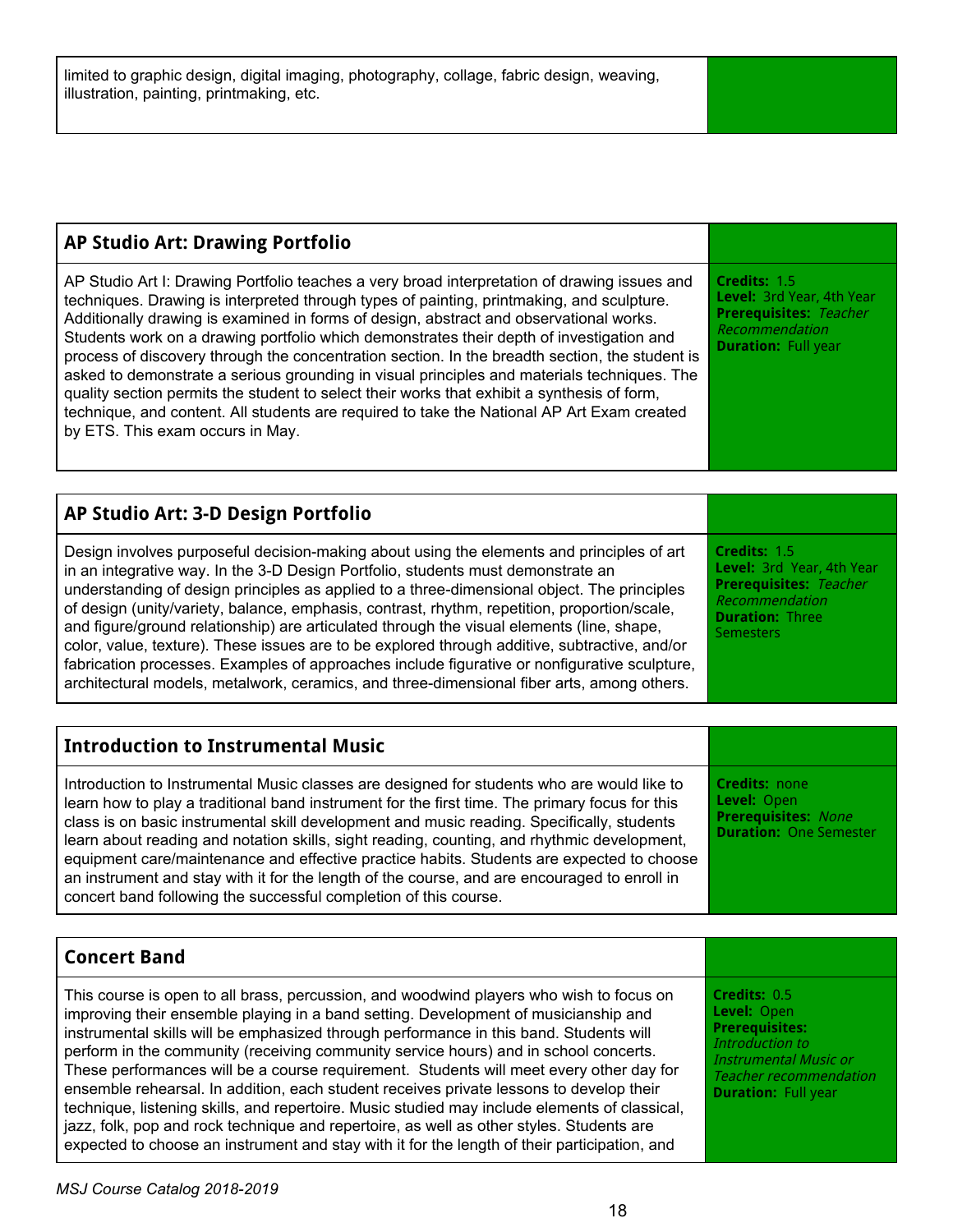| <b>Choir</b>                                                                                                                                                                                                                                                                                                                                                                                                                                                                                                             |                                                                                         |
|--------------------------------------------------------------------------------------------------------------------------------------------------------------------------------------------------------------------------------------------------------------------------------------------------------------------------------------------------------------------------------------------------------------------------------------------------------------------------------------------------------------------------|-----------------------------------------------------------------------------------------|
| A full year course designed to provide an atmosphere for the enjoyment, appreciation and<br>performance of all types of choral music. The improvement of voice quality, intonation,<br>ability to read music, ability to sight-sing, and the overall development of musicianship are<br>taught in conjunction with preparing of each piece of music. The Choir performs at evening<br>concerts, Friday Mass and other special events. Attendance at these performances and<br>dress rehearsals are a course requirement. | Credits: 0.5<br>Level: Open<br><b>Prerequisites: None</b><br><b>Duration: Full year</b> |

| <b>Class Guitar</b>                                                                                                                                                                                                                                                                                                                                                                                                                                                                                                                                                                                                                                                        |                                                                                                                                                                                |
|----------------------------------------------------------------------------------------------------------------------------------------------------------------------------------------------------------------------------------------------------------------------------------------------------------------------------------------------------------------------------------------------------------------------------------------------------------------------------------------------------------------------------------------------------------------------------------------------------------------------------------------------------------------------------|--------------------------------------------------------------------------------------------------------------------------------------------------------------------------------|
| This course is designed to teach the concepts and fundamentals needed to perform on the<br>guitar. Students will learn music fundamentals including proper technique, reading notation,<br>fingerboard geography, rhythmic skills, style and interpretation, and performance etiquette.<br>The course also includes, performances, listening, improvising, and learning to read<br>standard music notation as well as tablature. This class will hopefully inspire the student to<br>work independently, continue further study on guitar, and/or seek private instruction. This<br>class will help set the stage for improvisation, composition, and student performance. | Credits: 0.5<br><b>Level:</b> 3rd and 4th Year<br><b>Prerequisites: A</b><br>minimum of 1 year of<br>choir or band and Teacher<br>Recommendation<br><b>Duration: Full year</b> |

| <b>Music Theory</b>                                                                                                                                                                                                                                                                                                                                                                                                                                                                                                                                                                                                                                                       |                                                                                                                           |
|---------------------------------------------------------------------------------------------------------------------------------------------------------------------------------------------------------------------------------------------------------------------------------------------------------------------------------------------------------------------------------------------------------------------------------------------------------------------------------------------------------------------------------------------------------------------------------------------------------------------------------------------------------------------------|---------------------------------------------------------------------------------------------------------------------------|
| This course is offered to students with substantial musical backgrounds (either formal,<br>notation-based training, or significant amounts of self-taught or "by ear" knowledge) who<br>wish to become more familiar with musical structure, language, and notation; and/or to<br>advance personal musicianship. The course includes: an introduction and review of the<br>fundamentals and materials of music (notation, rhythm, melody, harmony, form, and<br>texture); ear training, arranging and composition; harmonic and formal analysis of both<br>Classical and Pop/Jazz works; Students will also be encouraged to write and perform their<br>own compositions. | Credits: 0.5<br>Level: 3rd & 4th Year<br><b>Prerequisites: Teacher</b><br>Recommendation<br><b>Duration: One Semester</b> |

# **Elective Course Descriptions**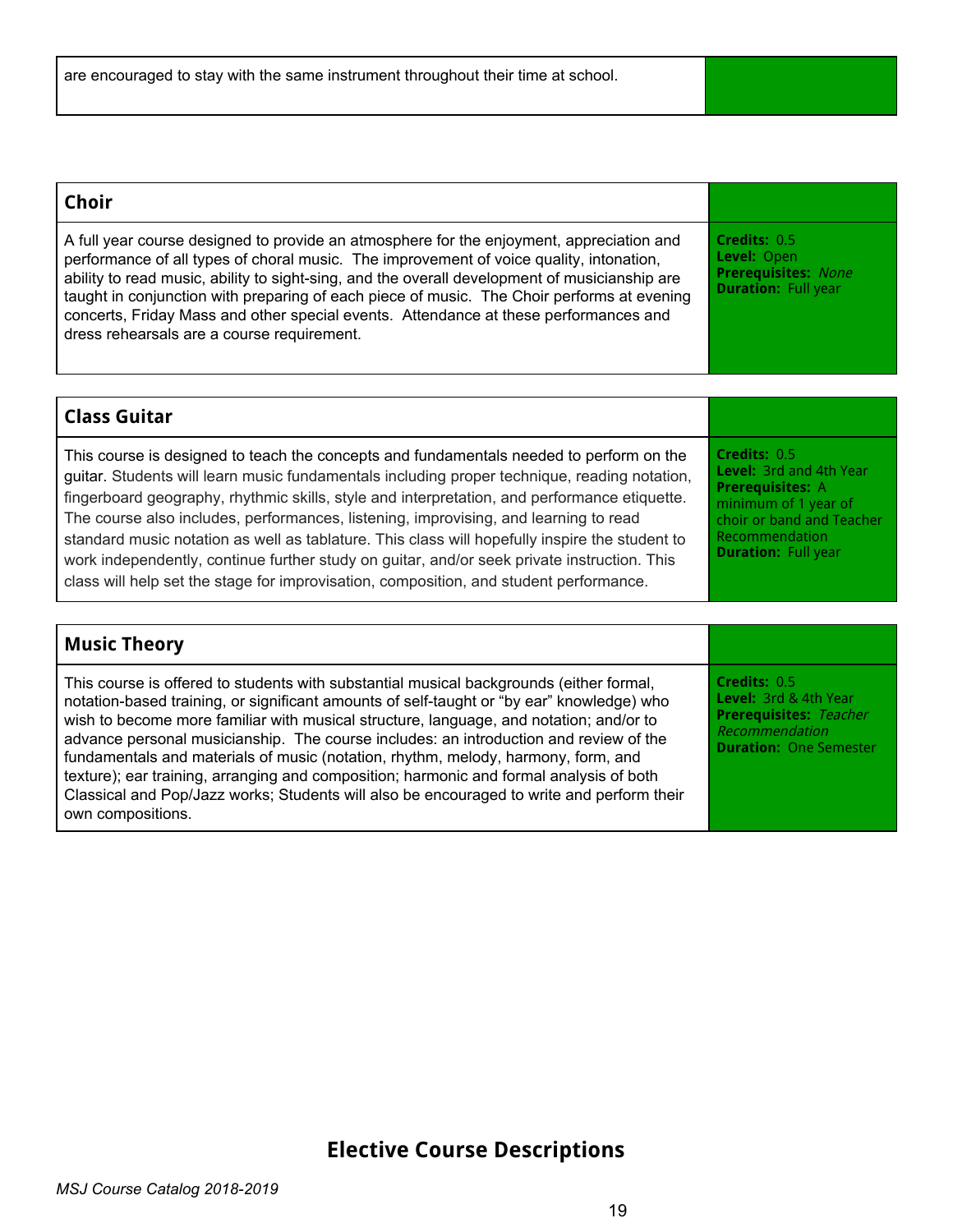### **Health** This course is all about you and the important decisions you make. It's also about having the correct information before making those decisions. We'll deal with real issues like nutrition, substance abuse, coping with stress, and sexual abstinence. Good health is both mental and physical. Making good decisions starts with knowing the facts, understanding the consequences, and having the confidence to choose well. A series of signposts will take you through the course providing information, direction, and a little encouragement. We'll also offer some important tools for communicating your feelings and opinions. We'll even talk about being a savvy consumer in a world of advertising, credit cards, and focus on earth friendly practices that will help the environment. This is a course comes with a long-term payoff. The good decisions you make now will set a positive direction you can follow for a lifetime. This course requires a CPR certification course. If cost of the class or schedule is an issue, you may choose the alternative CPR assignment. **Credits:** 0.5 **Level:** 1st Year, Open **Prerequisites:**  None **Duration:** One Semester

### **Publications** The Publications class is designed to familiarize students with the tools for creating newsletters, marketing materials, the school yearbook, and more. Students will engage in planning their materials to target a specific market, developing themes, designs, and graphics. Skills taught will include the use of the yearbook software, advertising, designing advertisements for yearbook support, and how to use graphic design software. Grades will be based on individual and teamwork for class participation, meeting deadlines, class projects, and more. This course is open to juniors and seniors with seniors receiving priority admission. **Credits:** 1.0 **Level:** 3rd Year, 4th Year **Prerequisites:**  None **Duration:** One Semester

| <b>Accounting</b>                                                                                                                                                                                                                                                                                                                                                                                                                                                                                                                                                                                                                                      |                                                                                                       |
|--------------------------------------------------------------------------------------------------------------------------------------------------------------------------------------------------------------------------------------------------------------------------------------------------------------------------------------------------------------------------------------------------------------------------------------------------------------------------------------------------------------------------------------------------------------------------------------------------------------------------------------------------------|-------------------------------------------------------------------------------------------------------|
| Accounting serves as an introduction to double-entry bookkeeping and the fundamental<br>analysis of business transactions for a sole-proprietorship, retail or service business. A<br>complete accounting cycle is covered: beginning balance sheet, chart of accounts,<br>analyzing and journalizing transactions, posting, worksheet with adjustments, financial<br>statements, adjusting and closing entries, and post closing trial balance. Additional topics<br>include checkbook exercises with reconciliations, taxes including 1040, 1040A and 1040EZ,<br>and credit processing, an accounting practice set may be completed if time permits. | Credits: 1.0<br>Level: 3rd Year, 4th Year<br><b>Prerequisites: None</b><br><b>Duration: Full year</b> |
| Textbook information to follow.                                                                                                                                                                                                                                                                                                                                                                                                                                                                                                                                                                                                                        |                                                                                                       |

| <b>Personal Finance</b>                                                                  |                               |
|------------------------------------------------------------------------------------------|-------------------------------|
| The topics are not limited to but include are: checkbook exercises with reconciliations, | Credits: 0.5                  |
| budgeting, savings and investing, CD's, bonds and securities (short term and long term), | <b>Level:</b> 3rd or 4th year |
| credit cards, taxes including 1040, 1040A and 1040EZ returns, insurance and annuities.   | <b>Prerequisites: None</b>    |
| Student development of financial responsibility is the objective in this course.         | <b>Duration: One Semester</b> |

# **Introduction to Psychology**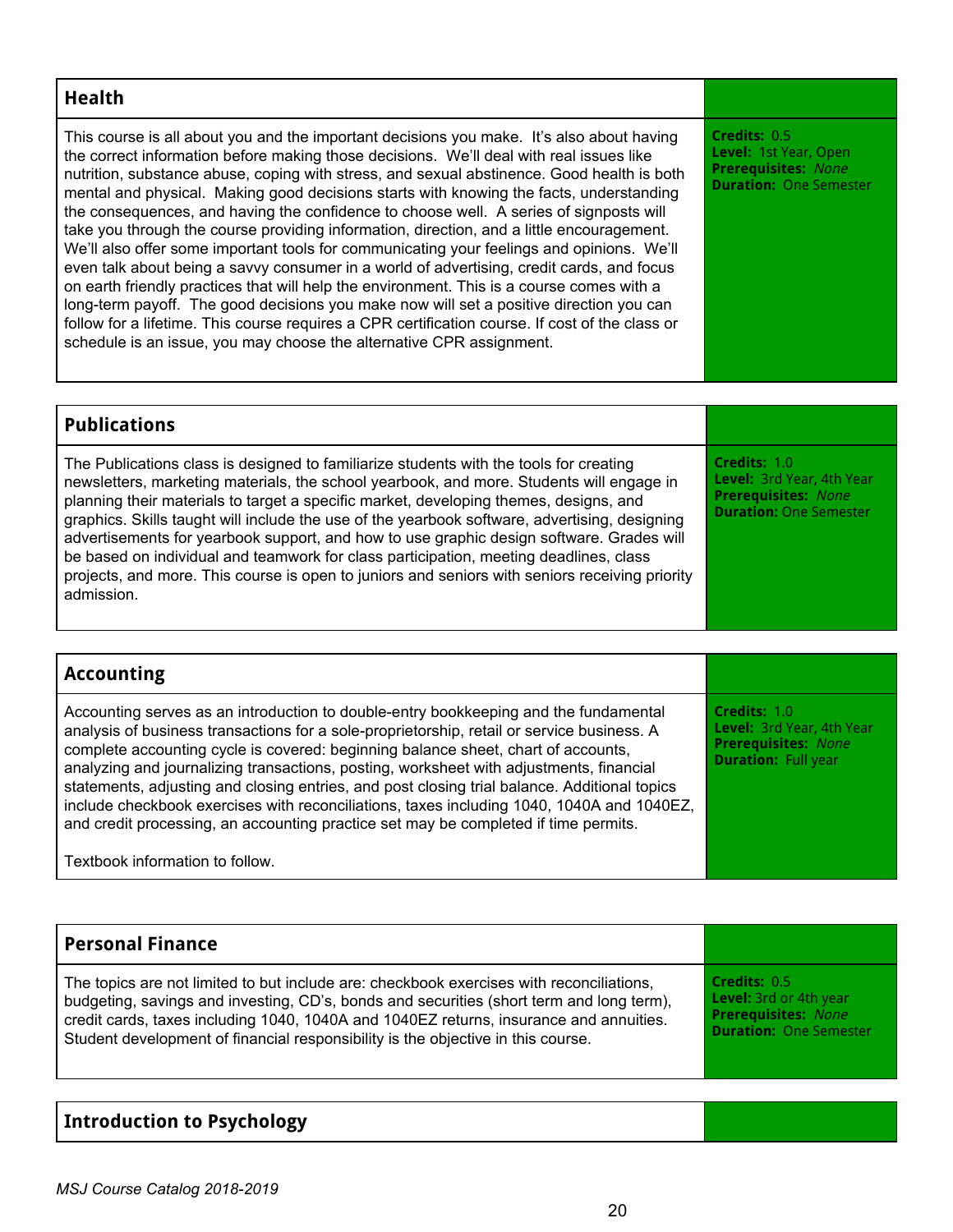| This course provides the student with an introduction to the many-faceted subject of<br>psychology. The goal of this course is to help students develop a greater self-awareness<br>and understanding of others. Topics covered include why we study psychology, current<br>understanding about human behavior, the brain, consciousness, personality, emotion, and<br>life-span development. This course explores key factors that impact learning, relationships,<br>problem-solving, mental illness, behavioral adjustment, and cultural/social diversity in<br>modern society. Student involvement is essential for successful completion of this course. | Credits: 0.5<br>Level: 2nd, 3rd, 4th Year<br><b>Prerequisites: None</b><br><b>Duration: One Semester</b> |
|---------------------------------------------------------------------------------------------------------------------------------------------------------------------------------------------------------------------------------------------------------------------------------------------------------------------------------------------------------------------------------------------------------------------------------------------------------------------------------------------------------------------------------------------------------------------------------------------------------------------------------------------------------------|----------------------------------------------------------------------------------------------------------|
| REQUIRED BOOKS: Tuesdays with Morrie by Mitch Albom (ISBN 978-0767905923):<br>Sickened by Julie Gregory (ISBN 978-0553381979)<br>OPTIONAL BOOK: OpenStax Psychology (available free online)                                                                                                                                                                                                                                                                                                                                                                                                                                                                   |                                                                                                          |

| Criminology                                                                                                                                                                                                                                                                                                                                                                                                                                                                                                                                                                                                                                                                                                                                                                     |                                                                                                                                                |
|---------------------------------------------------------------------------------------------------------------------------------------------------------------------------------------------------------------------------------------------------------------------------------------------------------------------------------------------------------------------------------------------------------------------------------------------------------------------------------------------------------------------------------------------------------------------------------------------------------------------------------------------------------------------------------------------------------------------------------------------------------------------------------|------------------------------------------------------------------------------------------------------------------------------------------------|
| This course focuses on the processes of crime in the United States of America. This class<br>will examine the prison system, the trial process, the minds of America's criminals, and<br>more. From a psychological perspective, we will explore the thought processes and the<br>reasoning of those who commit crime, as well as the effects of the crimes on not only the<br>family members but on communities and the United States. We will discuss notorious<br>crimes from modern American history, including the cases of Scott Peterson and Eric Harris<br>and Dylan Klebold. The course includes reading assignments, written responses, and the<br>viewing of different interviews, movies, and documentaries, as well as research<br>assignments and group projects. | Credits: 0.5<br>Level: 2nd, 3rd, 4th Year<br><b>Prerequisites:</b> Psychology<br>or Teacher<br>Recommendation<br><b>Duration: One Semester</b> |
| REQUIRED BOOKS: In Cold Blood by Truman Capote (ISBN 0679745580)                                                                                                                                                                                                                                                                                                                                                                                                                                                                                                                                                                                                                                                                                                                |                                                                                                                                                |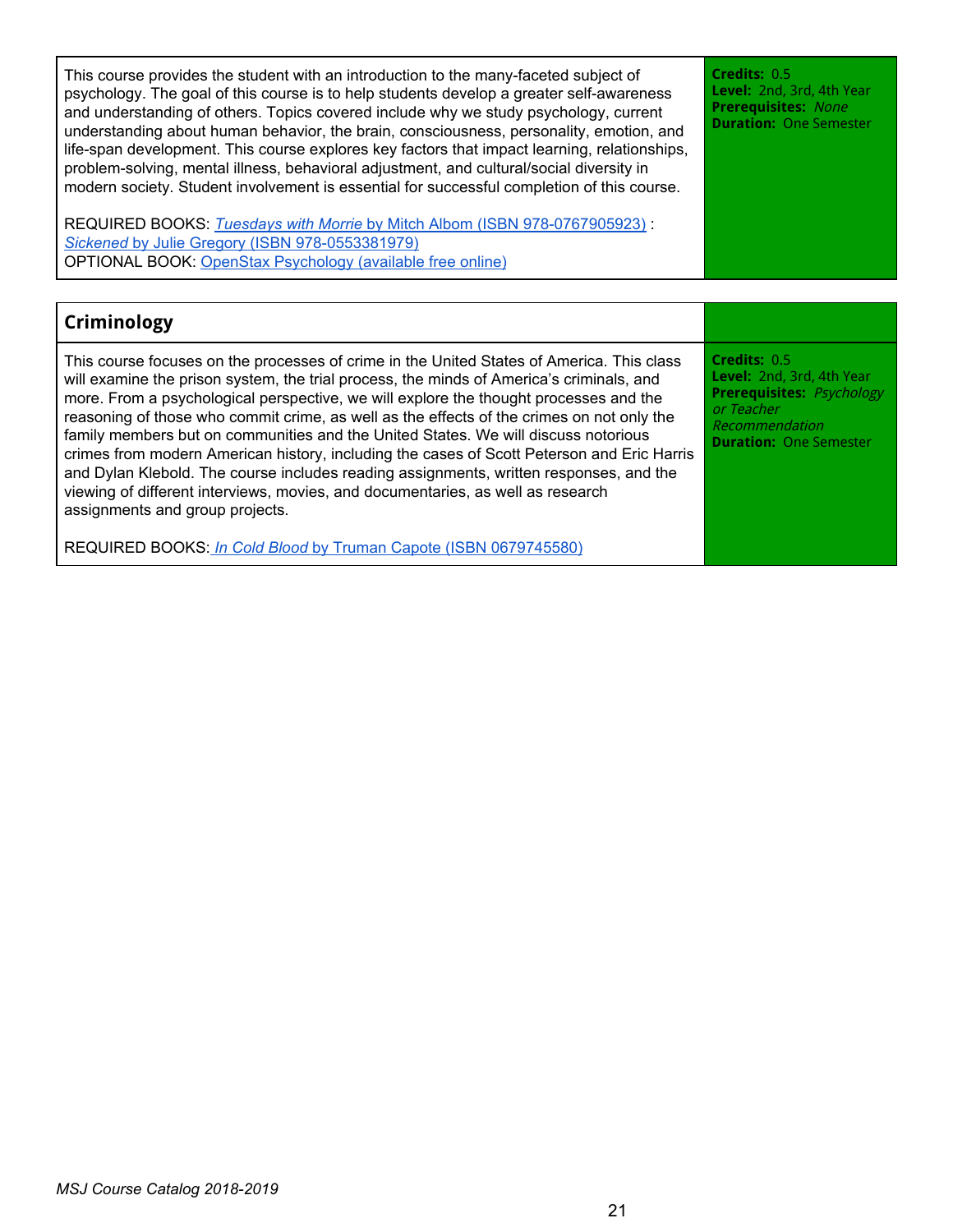# **AP English Summer Assignment 2018-2019 School Year**

# **Part I: Literary Terms**

This is not an all inclusive list of literary terms for AP English. You should, however, be familiar with these terms at the beginning of the school year. Please create 3 x 5 flashcards for these terms with the term on the front and the definition on the back. You will be tested on these terms when you return. You will use flashcards to test each other in class so the terms keep fresh in your mind. **Also, as you read your summer assignments, make note of examples of these literary devices. Labeled sticky notes are one way to annotate your readings identifying examples as you read. These examples should come from throughout the text and I will be checking this annotation in your texts when you submit your assignments.** List of terms from katheryn.hans AP Lit & Comp 2014-2015 Summer Assignments.

Point of view:

- first-person narration
- third-person narration
- omniscient narration
- limited omniscient narration
- objective narrator
- unreliable narrator
- stream-of consciousness narration

Character:

- protagonist
- hero/heroine
- antagonist
- stock character
- dynamic character
- static character
- round character
- flat character
- foil

Characterization:

- direct characterization
- indirect characterization

Plot:

- conflict
- rising action
- inciting incident
- climax
- falling action
- resolution

Elements of Style: Figures of Speech

- alliteration
- apostrophe
- assonance
- cacophony

*MSJ Course Catalog 2018-2019*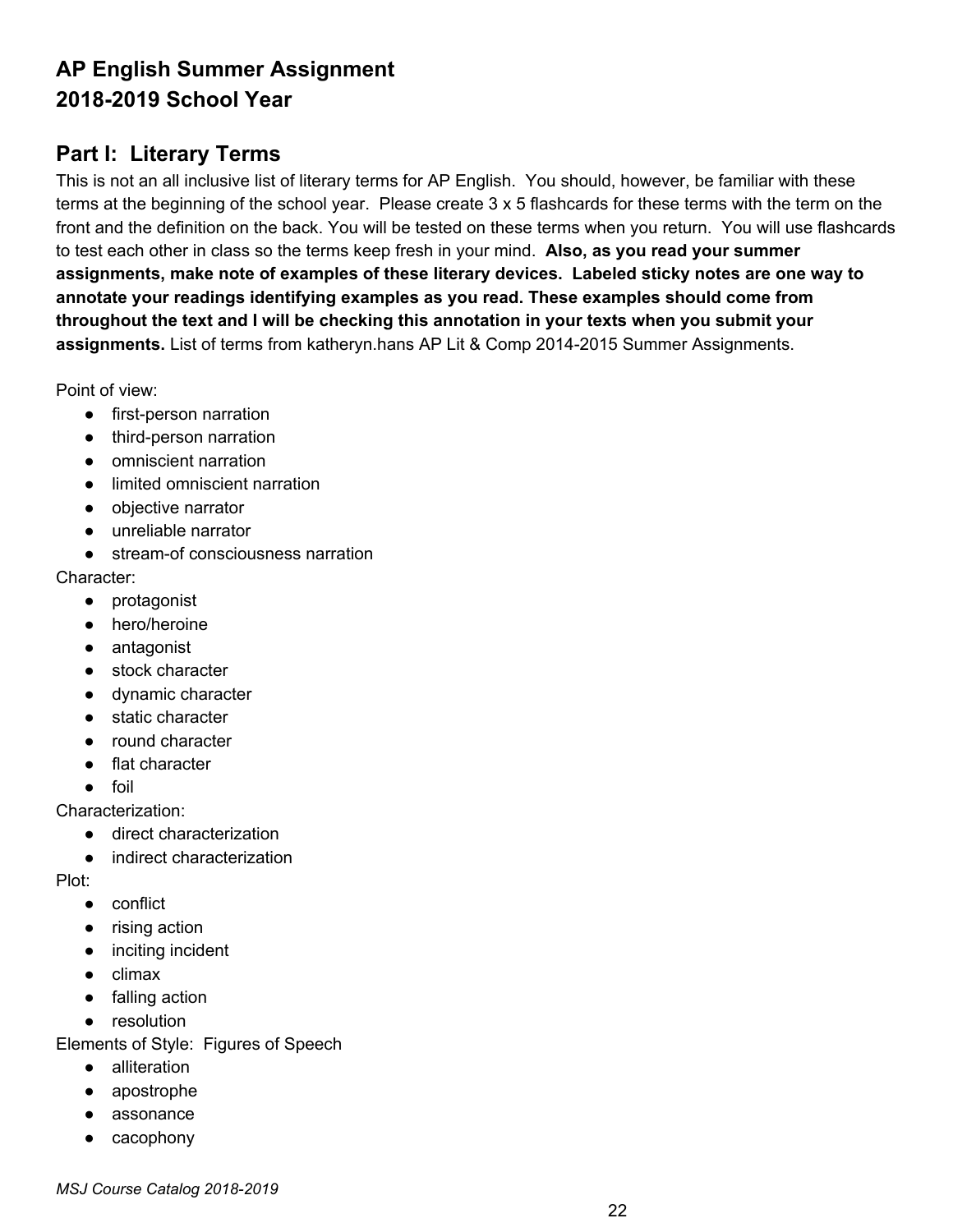- cliche
- connotation
- consonance
- conceit
- denotation
- hyperbole
- metaphor
- mixed metaphor
- metonymy
- onomatopoeia
- oxymoron
- paradox
- personification
- rhetorical question
- simile
- synesthesia
- synecdoche

Literary Techniques:

- antithesis
- allusion
- foreshadowing
- irony
- verbal irony
- situational irony
- dramatic irony
- parallelism

Thematic Meaning:

- imagery
- motif
- symbol
- theme
- thesis
- tone

# **Part II: Readings & Literary Analysis**

**NOTE: THE FOLLOWING ASSIGNMENT IS AN EXCELLENT WAY TO ANALYZE A TEXT AND TO READ FOR DETAIL.**

Novel to be read:

**Jane Eyre by Charlotte Bronte -- These questions are taken from** <sup>A</sup> Teacher's Guide to the Signet Classics Edition of Charlotte Brontë's Jane Eyre.

# **Entry #1: BIBLIOGRAPHIC ENTRY**

Write a bibliographic entry (Works Cited Page) that indicates the sources for your information (quotes). Use MLA format.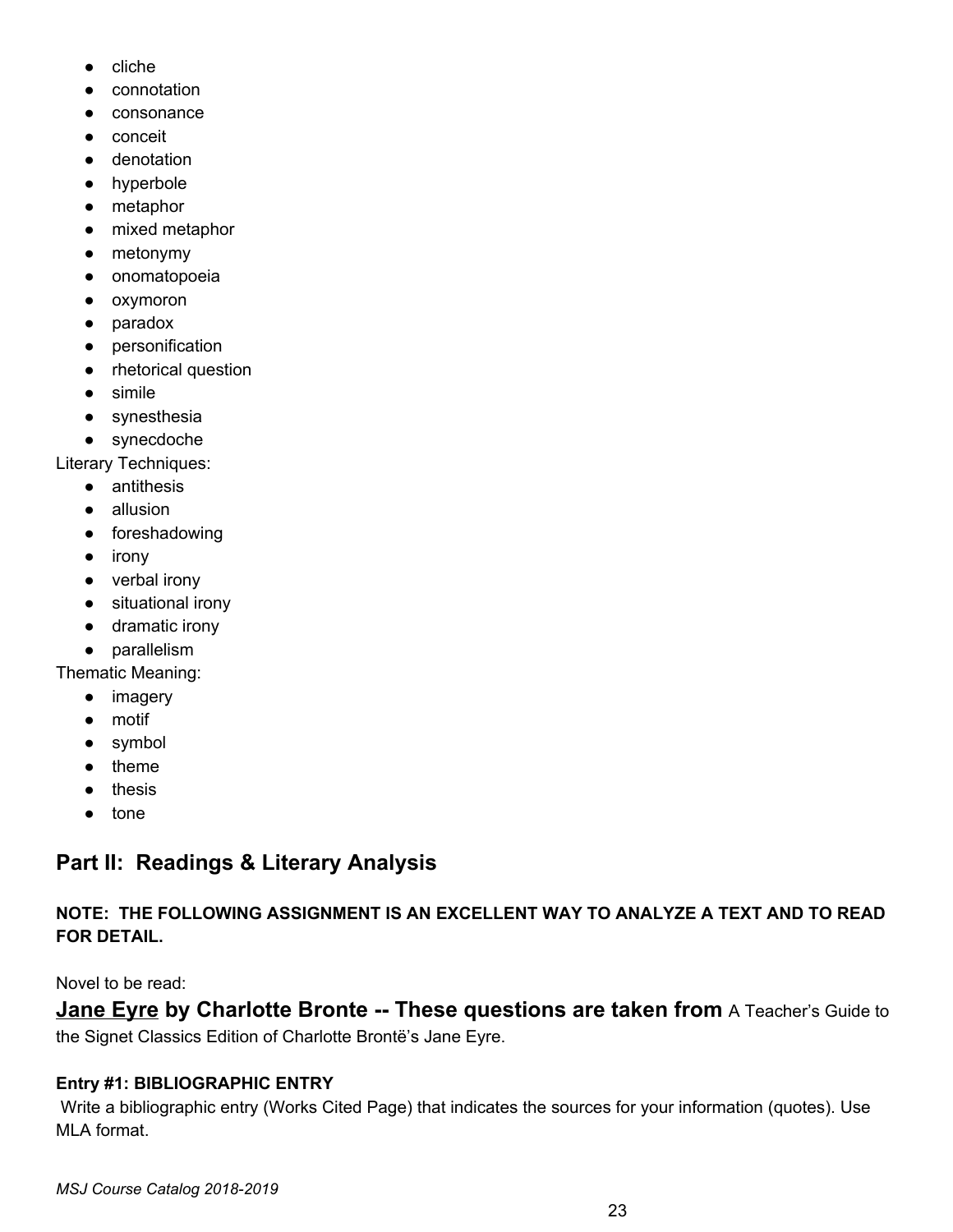# **Entry#2: The Author. NUMBER YOUR ANSWERS!**

Research the following:

- 1. Charlotte Bronte and her life. (Biographical info.) In your own words.
- 2. The literary era in which she wrote i.e. the Romantic Period and Victorian Age. What was it. How long did it last? Why did it get started? What are the characteristics of this type of literature? This should be in paragraph form and not in bullet form. Think of it as a journal.
- 3. Charlotte Bronte's style of writing. What characteristics does it contain?

# **TOPICS TO DEMONSTRATE UNDERSTANDING OF THE NOVEL: Respond to each question with at least a one page response, single spaced.**

# Note: please read the questions before reading the text as you will want to track certain imagery i.e. **bird imagery, weather descriptions, fires, references to the idea of fairy tales.**

- 1. Many critics consider Jane Eyre to be a treatise on gender equality. Explain how the male characters in the novel's patriarchal society threaten her quest for equality. Consider the words and actions of Mr. Brocklehurst, Rochester, and St. John Rivers.
- 2. Review passages in the novel that include descriptions of the **weather**. How does the use of weather help establish mood? Is the weather part of a Gothic element? Why or why not?
- 3. Discuss the different settings: Gateshead, Lowood, Thornfield, Moor House, and Ferndean Manor. Explain the impact each locale has on Jane's growth and development as a character.
- 4. Review the definition of a doppelganger. How might Rochester's wife Bertha be Jane's doppelganger?
- 5. Throughout the book, Jane is described as "plain" or unattractive. Despite this, Erica Jong refers to her as "the first modern heroine in fiction." Explain the heroic qualities possessed by Jane that matter more than appearance. How could Jane's life serve as a model for female readers in today's world?
- 6. Find at least two instances in the novel in which **dreams and visions** play an important role in the characters' lives and decisions. Reflect on other pieces of A Teacher's Guide to the Signet Classics Edition of Charlotte Brontë's Jane Eyre 21 literature in which characters also rely on dreams or visions in their decision making.
- 7. Jane Eyre tells her own story in the novel. How important is point of view in the book? How might the story have been different if it had been told from a third person point of view? From another character's point of view?
- 8. Cite at least three themes or central messages from Jane Eyre and explain how they are developed.
- 9. Fairytales are alluded to throughout Jane Eyre. Explain the links between at least two passages to fairytales.
- 10. Review the **fires** that occur in the novel. Explain the importance of each on the development of plot, symbolism, and themes.
- 11. Trace the **bird imagery** used in the novel.
- 12. *Jane Eyre* is considered representative of Gothicism. Research what the characteristics of gothic literature and explain the Gothic elements of *Jane Eyre.*

# **You will have a comprehensive test on the novel when you return to school.**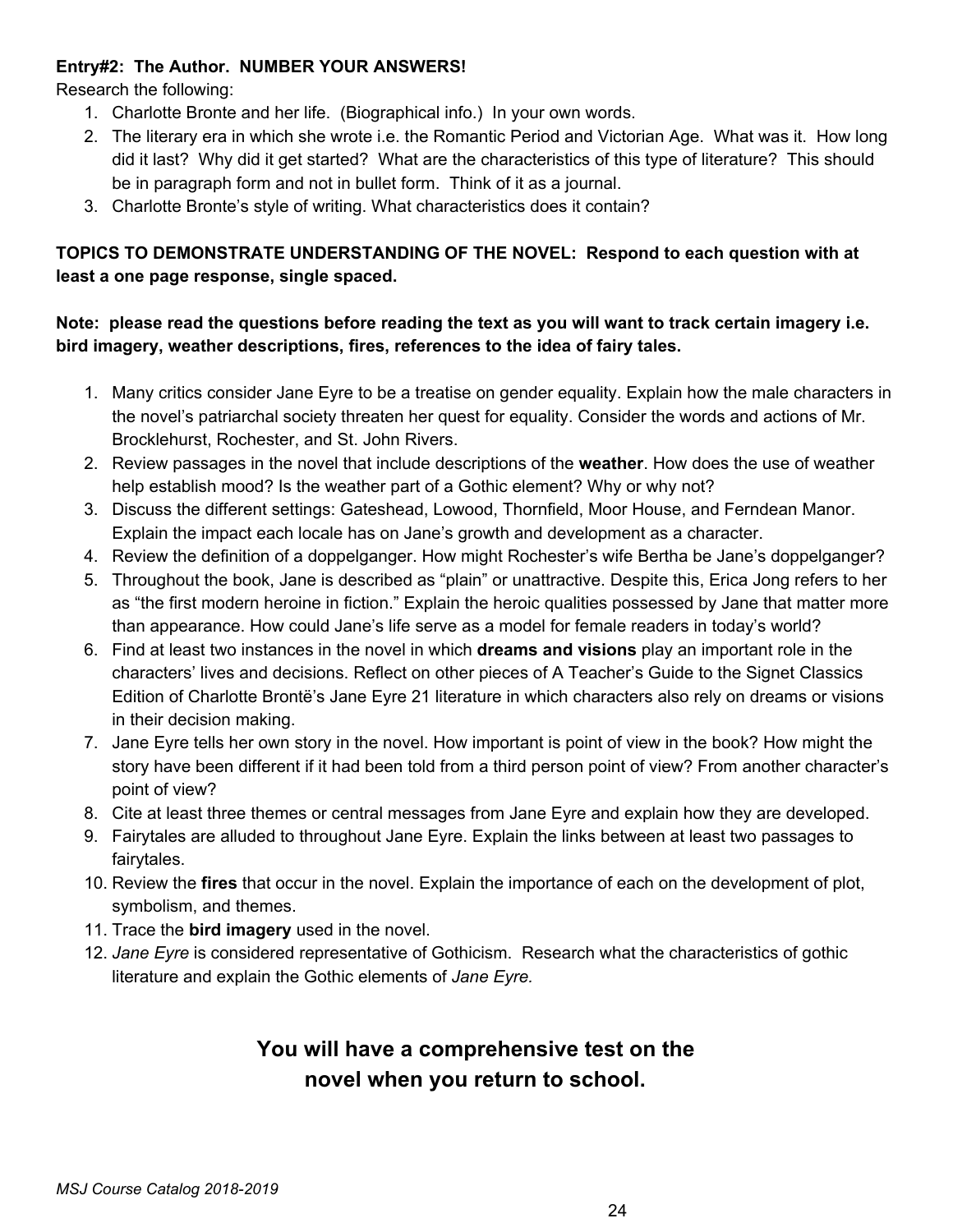**Summer Assignment 2018-2019 School Year**

**Due Date: This assignment is due the first day of school. You should organize the information in some kind of a binder. All assignments should be clearly labeled and your presentation of the material** should be meticulous. This is worth a test grade. Please bring your text to school the first day of **school. You should have a hard copy of the text.**

**There will be a comprehensive test on the novel within the first week of school.**

**Note:** All of the following has been taken from the website listed below and it was developed by the following authors: Ms. Wagner ([carolyn.wagner@LZ95.org\)](mailto:carolyn.wagner@LZ95.org) and Mrs. Osterhaus ([Julie.osterhaus@LZ95.org](mailto:Julie.osterhaus@LZ95.org) -- <[http://www.lz95.org/assets/1/6/H\\_IV\\_SummerReading.pdf](http://www.lz95.org/assets/1/6/H_IV_SummerReading.pdf)>.

The following prompts should be used to guide your reading and note-taking. Please type your response to each prompt. When thinking about the prompts that follow, be sure you are thinking analytically and not merely focusing on plot. You should be able to provide thorough connections between the literature and your assertions (what you're trying to prove). Explain **how** the connection contributes to a theme or **why** the author uses certain language.

Note: Language analysis will be a central focus of this class. These questions ask you to look at **specific word choices** and discus **how** those choices **impact a literary element**. We will be practicing these writing skills in the coming school year.

# **Definitions:**

Before Reading: Look up the following terms and in your own words define them: Gothic Novel, Romantic Literary Movement, Epistolary Structure, Frame Story. For the Gothic Novel and Romantic Literary Movement include the characteristics of this type of writing in your response. Include the responses in your presentation of this project. Trace the Gothic and Romantic elements of the novel as you read and write a one page paper for each explaining how the novel represents Romanticism and Gothicism.

# **Language (Diction):**

- 1. **Imagery:** Choose at least six passages and analyze how the imagery contributes to the mood. (What type of mood is established? **How** do the specific word choices help to establish that mood?) Specifically examine the word choices and **how** the choices impact the reader's experience. This should be a paragraph (for each quote) that includes evidence with explanation. The complete passage you are writing about should be included. Cite the passage using MLA citation format.
- 2. **Lens Analysis:** Research Maslow's Hierarchy of Needs. Create a graphic organizer and using citations from the novel (i.e.; citations showing character's actions or dialogue) demonstrate which level Victor or the monster have reached on Maslow's Hierarchy. Give a thorough explanation and evidence for your assertion. Trace this through the novel. Cite the quotes using MLA citation format.

# **Structure (Syntax):**

1. **Epistolary Structure:** The novel includes many letters between characters. Consider one letter and analyze how it reveals the nature of the character who wrote it. Consider looking at the word choices the characters use and what those choices tell us about him/her. (You may also use evidence or citations from a response letter written to the character you're analyzing.) One page single spaced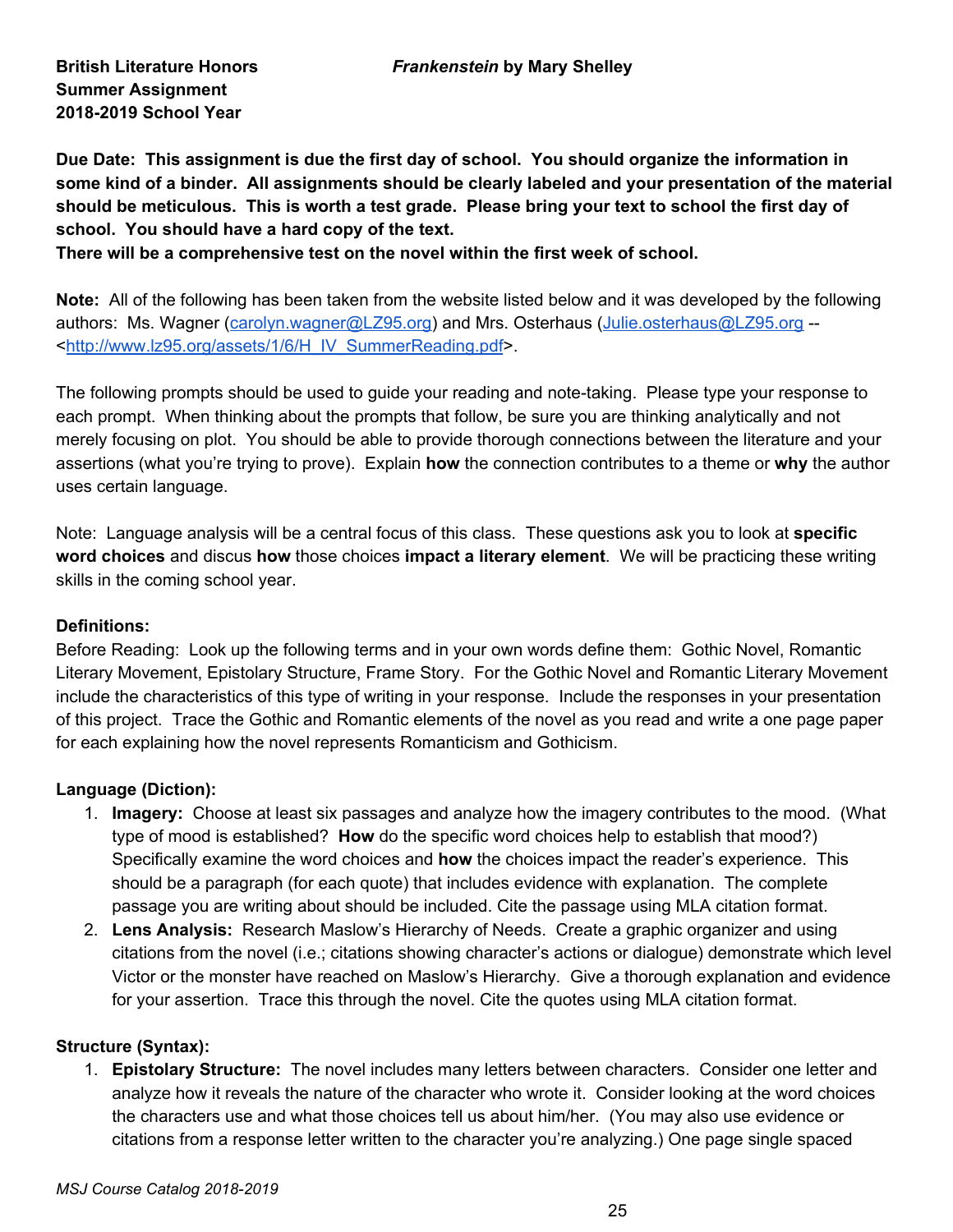reponse. Include evidence. Use MLA citation format. Include a copy of the letter (and response, if you use it) with your one page response.

2. **Narrative Structure:** The novel is structured as a frame story (a story told within a story -- here the outermost frame is Walton's letters, then it moves to Victor's story that he tells Walton, then it moves to the monster's plea to Victor). Why does the author choose to tell the story using this structure? Analyze the author's motivation and how it impacts characterization. This should be in paragraph form.

# **Allusions:**

- 1. **Prometheus:** Research the allusion of Prometheus, the Greek god who stole fire for mankind, and make connections to the text. Why would Shelley choose to reference this in her subtitle? (Be warned! You should be able to make clear connections and argue your assertion. Do not merely summarize the myth.) One page, single spaced response. Use MLA citation format for quotes.
- 2. *Paradise Lost***:** Research this poem and analyze why Shelley would use these allusions in the text. How does the story parallel Victor and his creation of the monster? Why does the monster compare himself to Adam? Be specific! One page, single spaced response. Use MLA citation format for any quotes.
- 3. **"Ancient Mariner": Research/read the poem.** Why is this poem important to Walton? How is the stranger similar to the Ancient Mariner? (Look beyond superficial similarities! Suggestions: look at motivations, personalities, word choices, etc.) What mood does Shelley create by alluding to this poem? Be specific. Do not merely summarize the poem. One page, single spaced response. Use MLA citation format for any quotes used.

# **Biography:**

1. **Mary Shelley's Biography:** Research her biography and make connections between the text and her life. Analyze how her life experiences impacted the story she wrote. You may choose to focus on 1-2 important events in her life, making specific connections. Think about the characterization of the people in her story, the mood she establishes, and/or the themes of the work as a whole. Use these links to get started:

<http://www.litgothic.com/Suthors/mshelley.html> <http://www.kirjasto.sci.fi/mshelley.htm> <http://wwwmaryshelley.nl/> (My Hideous Progeny)

One page, single spaced response. Use MLA citation format for any quotes.

# **Theme:**

1. Identify a universal theme from the novel. Be able to explain how this theme evolves from one specific literary element, such as: characterization, setting, mood, conflict, symbolism, motif, figurative language. Be able to use specific citations to help you establish the literary element, which then proves the author's message (theme). Warning! A theme is not a single word, themes are expressed as complete thoughts that can be argued and defended through examination of the literary elements within a work. For this assignment, create an outline for a five paragraph essay. See outline format attached. This essay will be written in class and will be worth a test grade.

# **Outline Template**

I. Introduction:

a. Thesis Statement:

- II. Body of Essay
	- a. Body Paragraph #1